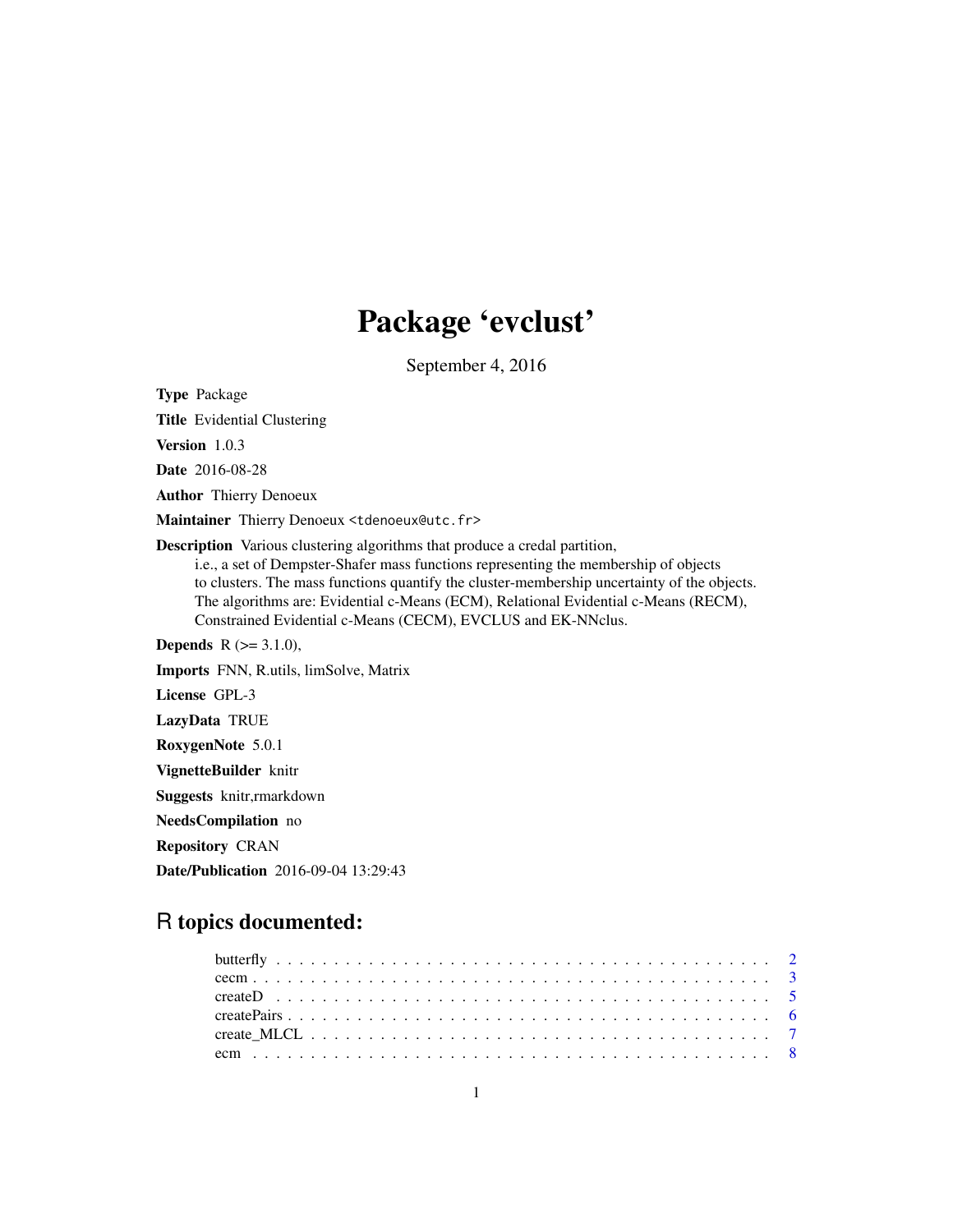#### <span id="page-1-0"></span> $2$  butterfly

| Index | 25 |  |
|-------|----|--|
|       |    |  |
|       |    |  |
|       |    |  |
|       |    |  |
|       |    |  |
|       |    |  |
|       |    |  |
|       |    |  |
|       |    |  |
|       |    |  |
|       |    |  |
|       |    |  |

butterfly *Butterfly dataset*

### Description

A toy dataset used to illustrate fuzzy and evidential clustering algorithms. Also called the 'Diamond' dataset. Adapted from Windham (1985), with one outlier added.

# Usage

data(butterfly)

# Format

A matrix with 12 rows and 2 column.

# References

M.P. Windham. Numerical classification of proximity data with assignment measures. Journal of classification, 2:157-172, 1985.

M.-H. Masson and T. Denoeux. ECM: An evidential version of the fuzzy c-means algorithm. Pattern Recognition, Vol. 41, Issue 4, pages 1384-1397, 2008.

```
data(butterfly)
plot(butterfly[,1],butterfly[,2],xlab=expression(x[1]),ylab=expression(x[2]))
```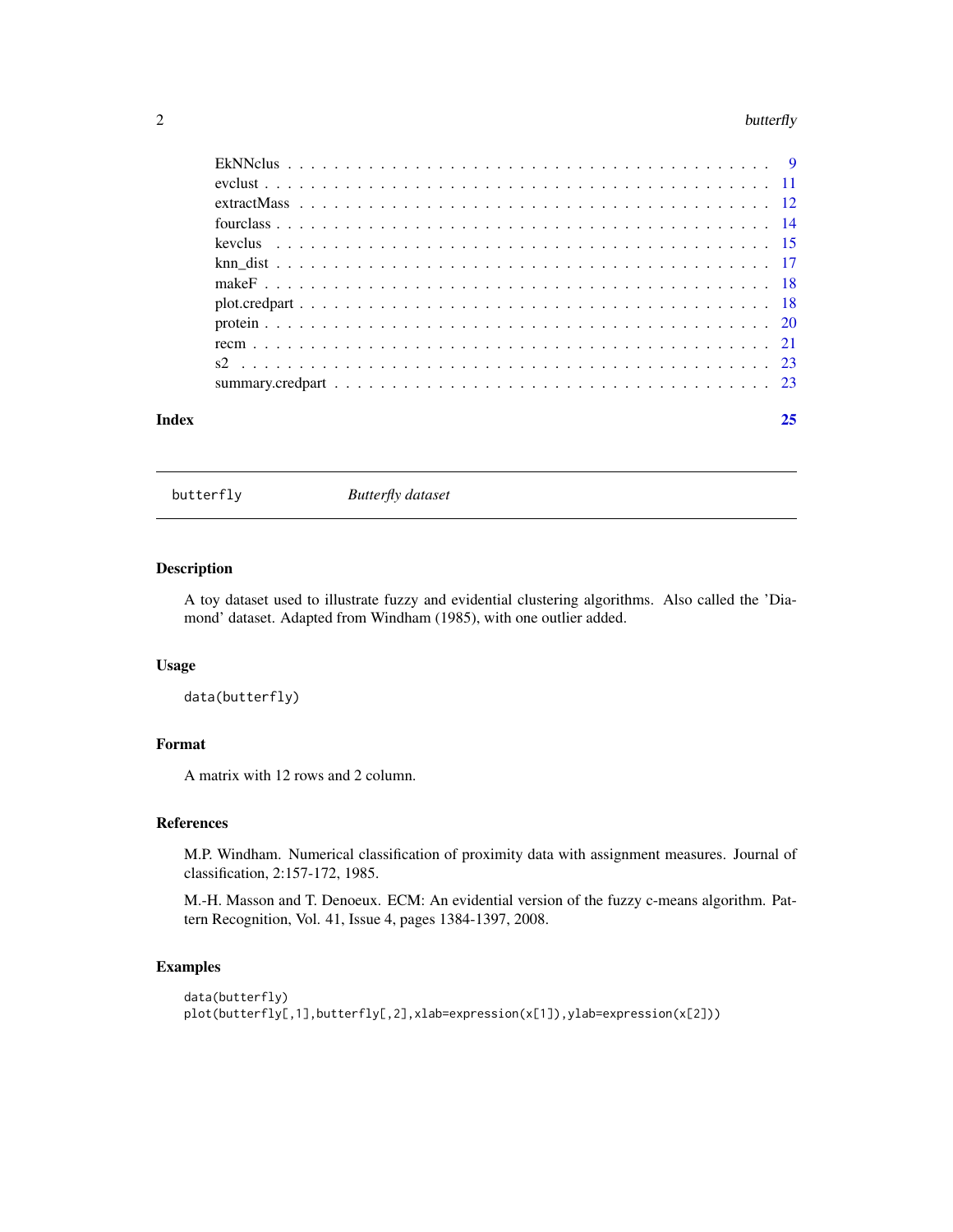<span id="page-2-1"></span><span id="page-2-0"></span>

cecm computes a credal partition from a matrix of attribute data and pairwise constraints using the Constrained Evidential c-means (CECM) algorithm.

# Usage

```
cecm(x, c, type = "full", pairs = NULL, ntrials = 1, ML, CL, g0 = NULL,
  alpha = 1, delta = 10, bal = 0.5, distance = 0, epsi = 0.001,
 disp = TRUE)
```
# Arguments

| X         | input matrix of size n x d, where n is the number of objects and d the number of<br>attributes.                                                                                    |
|-----------|------------------------------------------------------------------------------------------------------------------------------------------------------------------------------------|
| c         | Number of clusters.                                                                                                                                                                |
| type      | Type of focal sets ("simple": empty set, singletons and Omega; "full": all $2c$<br>subsets of $\Omega$ ; "pairs": $\emptyset$ , singletons, $\Omega$ , and all or selected pairs). |
| pairs     | Set of pairs to be included in the focal sets; if NULL, all pairs are included.<br>Used only if type="pairs".                                                                      |
| ntrials   | Number of runs of the optimization algorithm (set to 1 if g0 is supplied).                                                                                                         |
| <b>ML</b> | Matrix nbML x 2 of must-link constraints. Each row of ML contains the indices<br>of objects that belong to the same class.                                                         |
| <b>CL</b> | Matrix nbCL x 2 of cannot-link constraints. Each row of CL contains the indices<br>of objects that belong to different classes.                                                    |
| g0        | Initial prototypes, matrix of size c x d. If not supplied, the prototypes are initial-<br>ized randomly.                                                                           |
| alpha     | Exponent of the cardinality in the cost function.                                                                                                                                  |
| delta     | Distance to the empty set.                                                                                                                                                         |
| bal       | Tradeoff between the objective function Jecm and the constraints: Jcecm=(1-<br>bal) Jecm + bal Jconst.                                                                             |
| distance  | Type of distance use: 0=Euclidean, 1=Mahalanobis.                                                                                                                                  |
| epsi      | Minimum amount of improvement.                                                                                                                                                     |
| disp      | If TRUE (default), intermediate results are displayed.                                                                                                                             |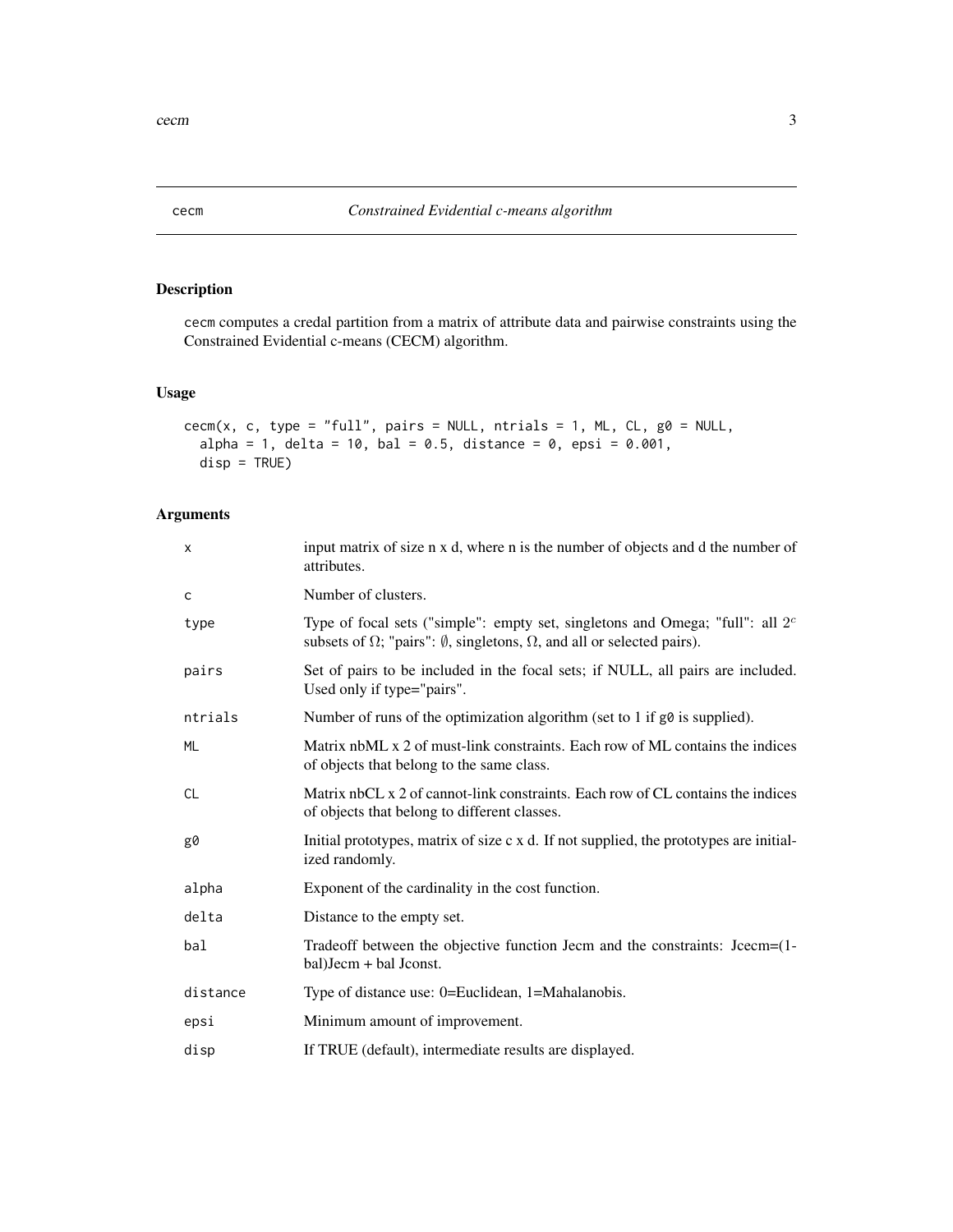<span id="page-3-0"></span>CECM is a version of ECM allowing the user to specify pairwise constraints to guide the clustering process. Pairwise constraints are of two kinds: must-link contraints are pairs of objects that are known to belong to the same class, and cannot-link constraints are pairs of objects that are known to belong to different classes. CECM can also learn a metric for each cluster, like the Gustafson-Kessel algorithm in fuzzy clustering. At each iteration, the algorithm solves a quadratic programming problem using an interior ellipsoidal trust region and barrier function algorithm with dual solution updating technique in the standard QP form (Ye, 1992).

If initial prototypes  $g\varnothing$  are provided, the number of trials is automatically set to 1.

## Value

The credal partition (an object of class "credpart").

# Author(s)

Thierry Denoeux (from a MATLAB code written by Violaine Antoine).

#### References

V. Antoine, B. Quost, M.-H. Masson and T. Denoeux. CECM: Constrained Evidential C-Means algorithm. Computational Statistics and Data Analysis, Vol. 56, Issue 4, pages 894–914, 2012. Available from <https://www.hds.utc.fr/~tdenoeux>.

Y. Ye. On affine-scaling algorithm for nonconvex quadratic programming. Math. Programming 56 (1992) 285–300.

#### See Also

[create\\_MLCL](#page-6-1), [makeF](#page-17-1), [extractMass](#page-11-1), [ecm](#page-7-1), [recm](#page-20-1)

```
## Generation of a two-class dataset
n<-30
x<-cbind(0.2*rnorm(n),rnorm(n))
y<-c(rep(1,n/2),rep(2,n/2))
x[(n/2+1):n,1]<-x[(n/2+1):n,1]+1
plot(x[,1],x[,2],asp=1,pch=y,col=y)
## Generation of 10 constraints
const<-create_MLCL(y,nbConst=10)
## Call of cecm
clus<-cecm(x=x,c=2,ML=const$M,CL=const$CL,delta=10)
plot(x[,1],x[,2],asp=1,pch=clus$y.pl,col=y)
```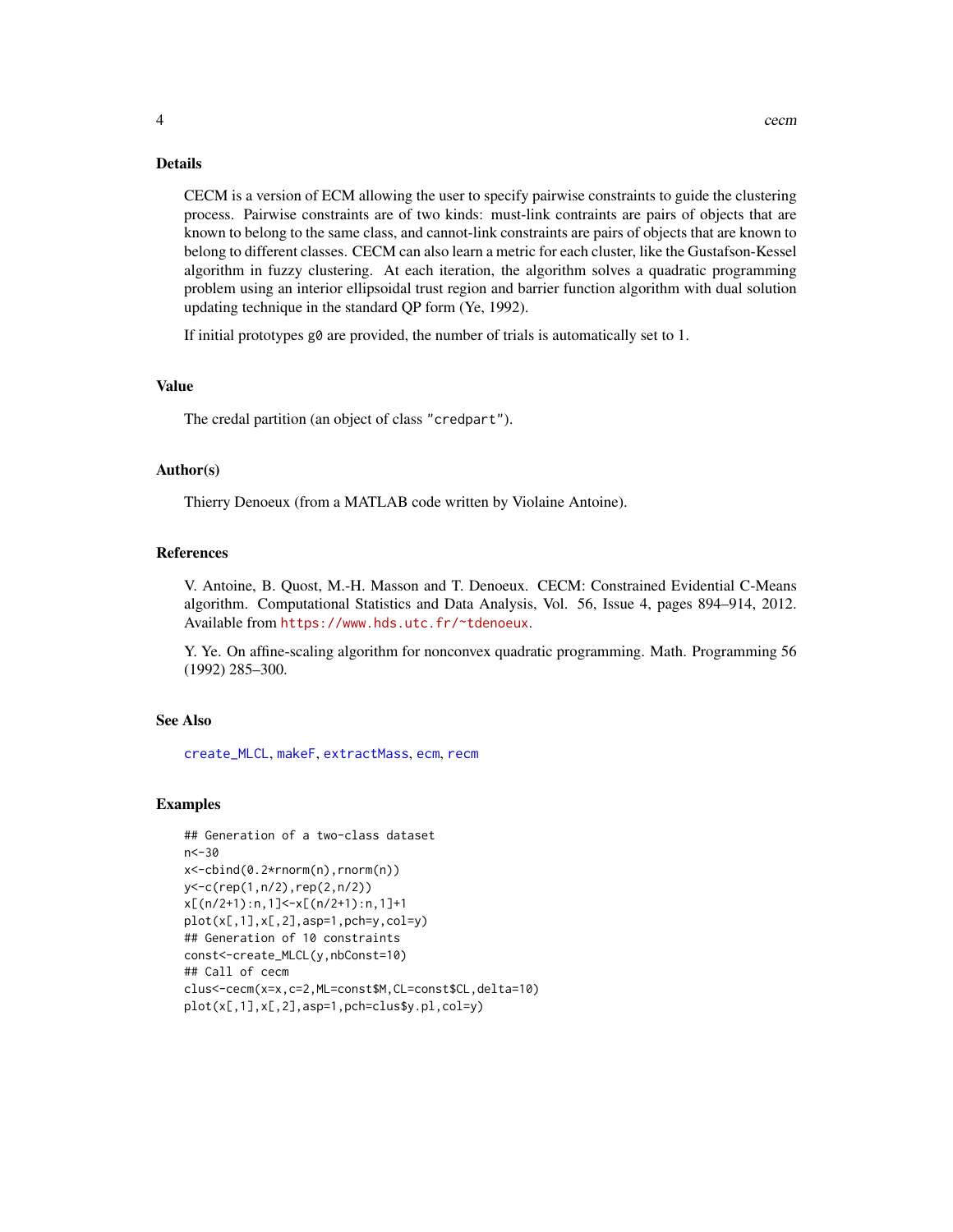<span id="page-4-1"></span><span id="page-4-0"></span>

createD constructs an n x k matrix of Euclidean distances from an n x p matrix of attribute data. For each object, the distances to k randomly selected objects are computed.

# Usage

createD(x, k)

# Arguments

| n x p data matrix.                                                     |
|------------------------------------------------------------------------|
| Number of distances. If missing, an n x n distance matrix is computed. |

# Value

A list with two elements:

D n x k distance matrix.

**J** n x k matrix of indices.  $D[i,j]$  is the Euclidean distance between  $x[i,j]$  and  $x[J[i,j],]$ .

# See Also

[kevclus](#page-14-1)

```
data(fourclass)
x<-as.matrix(fourclass[,1:2])
dist<-createD(x,k=10)
dim(dist$D)
dim(dist$J)
```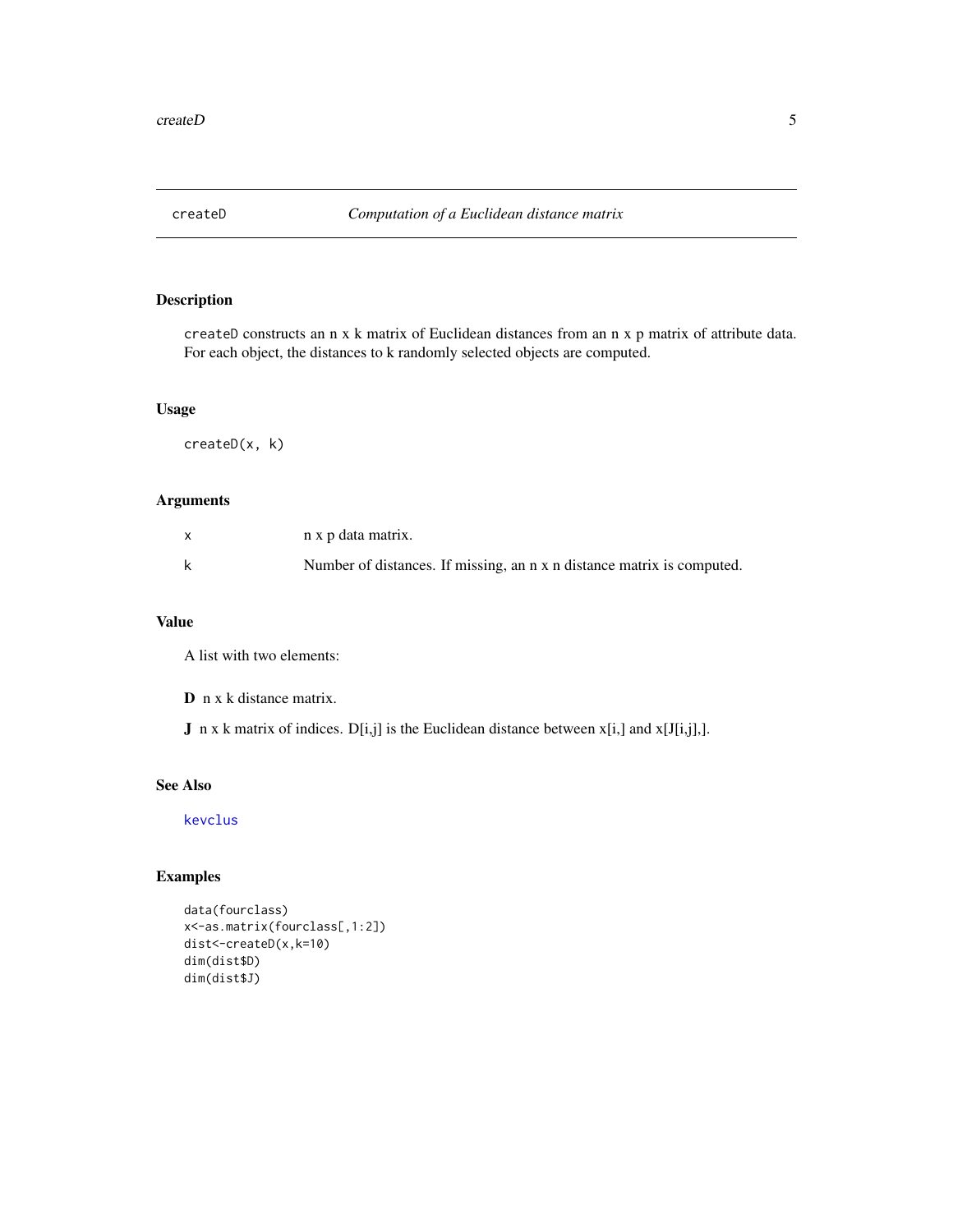<span id="page-5-0"></span>

createPairs finds pairs of clusters that are mutual k nearest neighbors in a credal partition. The similarity between two clusters k and l is defined as  $\sum_{i=1}^{n} pl_{ik}pl_{il}$ , where  $pl_{ik}$  is the plausibility of object i belonging to cluster k.

#### Usage

```
createPairs(clus, k = 1)
```
#### Arguments

| clus | An object of class credpart. It should contain at least two fields: clus\$mass (the<br>credal partition) and clus\$pl.n (the normalized plausibilities). The focal sets of<br>the credal partition must be the empty set, the singletons, and (optionally) the<br>whole set of clusters. |
|------|------------------------------------------------------------------------------------------------------------------------------------------------------------------------------------------------------------------------------------------------------------------------------------------|
|      | The number of neighbors.                                                                                                                                                                                                                                                                 |

#### Details

This function allows one to use evidential clustering when the number of clusters is large. A clustering algorithm is first run with a limited number of focal sets (the empty set, the singletons and, optionally, the whole frame). Then, the similarity between clusters is analysed to determine the pairs of neighboring (overlapping) clusters. The clustering algorithm is then run again, adding these pairs to the focal sets (see the example). The focal sets of the passed credal partition must be the empty set (first row), the singletons (next c rows) and, optionally, the whole frame (last row).

#### Value

A list with the following components:

- pairs A matrix with two columns and p rows, containing the p pairs of clusters. This matrix can be passed to [ecm](#page-7-1), [recm](#page-20-1), [cecm](#page-2-1) or [kevclus](#page-14-1).
- $m<sup>0</sup>$  A matrix of size (n,c+2+p), encoding the credal partition. The masses assigned to the pairs are null.
- S The c x c matrix of similarities between clusters.

#### References

T. Denoeux, S. Sriboonchitta and O. Kanjanatarakul. Evidential clustering of large dissimilarity data. Knowledge-Based Systems, vol. 106, pages 179-195, 2016.

Available from <https://www.hds.utc.fr/~tdenoeux>.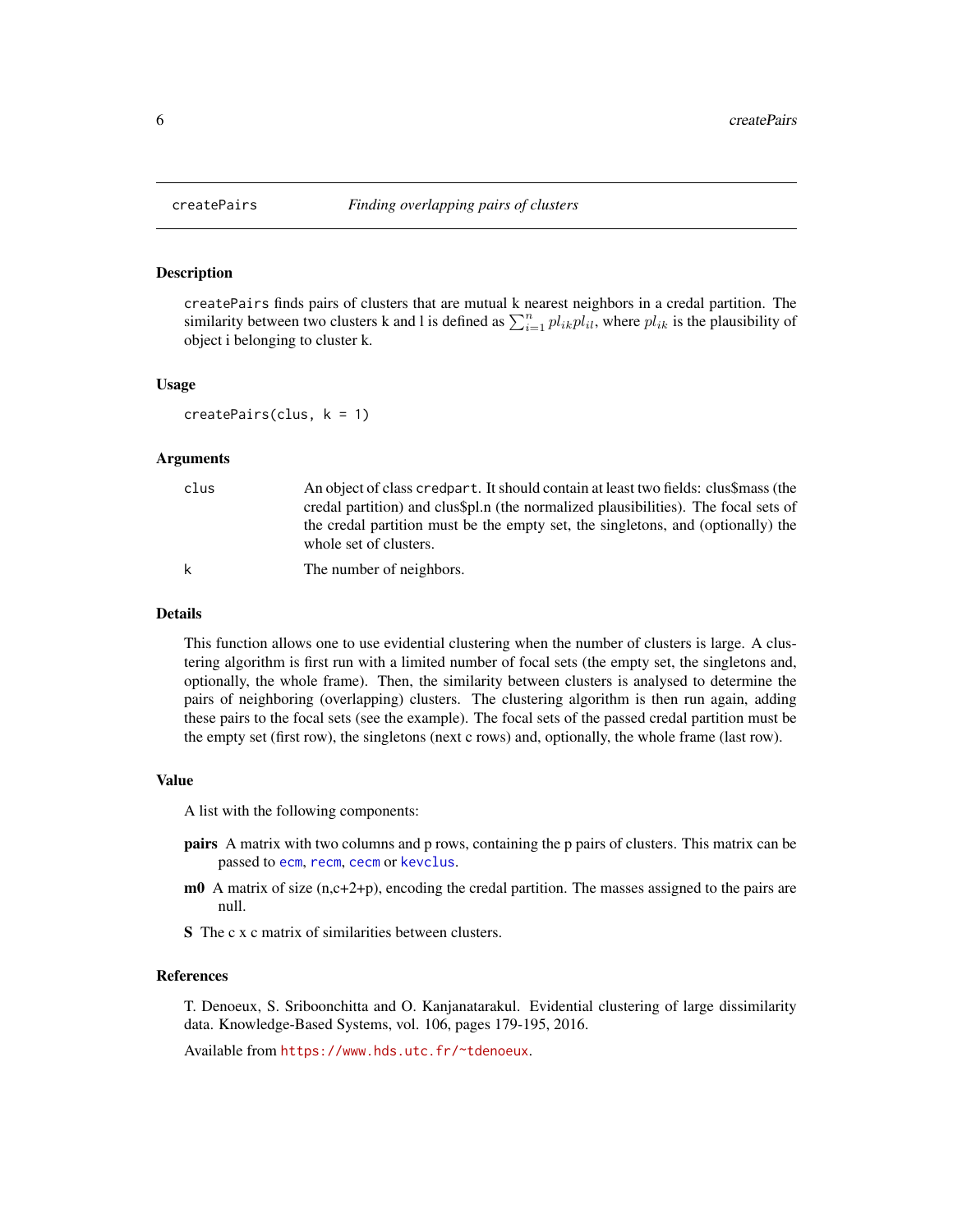# <span id="page-6-0"></span>create\_MLCL 7

# See Also

[extractMass](#page-11-1), [ecm](#page-7-1), [recm](#page-20-1), [cecm](#page-2-1), [kevclus](#page-14-1).

#### Examples

```
## Example with Four-class data
data("fourclass")
x<-fourclass[,1:2]
y<-fourclass[,3]
c=4## Running k-EVCLUS with singletons
clus<-kevclus(x=x,k=100,c=c,type='simple')
## Plot the results
plot(clus,X=x,mfrow=c(2,2),ytrue=y)
## Creating the pairs of clusters
P<-createPairs(clus,k=2)
## Running k-EVCLUS again, with pairs of clusters
clus1<-kevclus(x=x,k=100,c=c,type='pairs',pairs=P$pairs,m0=P$m0)
## Plot the results
plot(clus1,X=x,mfrow=c(2,2),ytrue=y)
```
<span id="page-6-1"></span>create\_MLCL *Random generation of Must-Link and Cannot-Link constraints*

# Description

create\_MLCL randomly generates Must-Link (ML) and Cannot-Link (CL) constraints from a vector y of class labels.

#### Usage

```
create_MLCL(y, nbConst)
```
#### Arguments

| - V     | Vector of class labels. |
|---------|-------------------------|
| nbConst | Number of constraints.  |

#### Value

A list with two components:

ML Matrix of ML constraints. Each row corresponds to a constraint.

CL Matrix of ML constraints. Each row corresponds to a constraint.

#### See Also

[cecm](#page-2-1)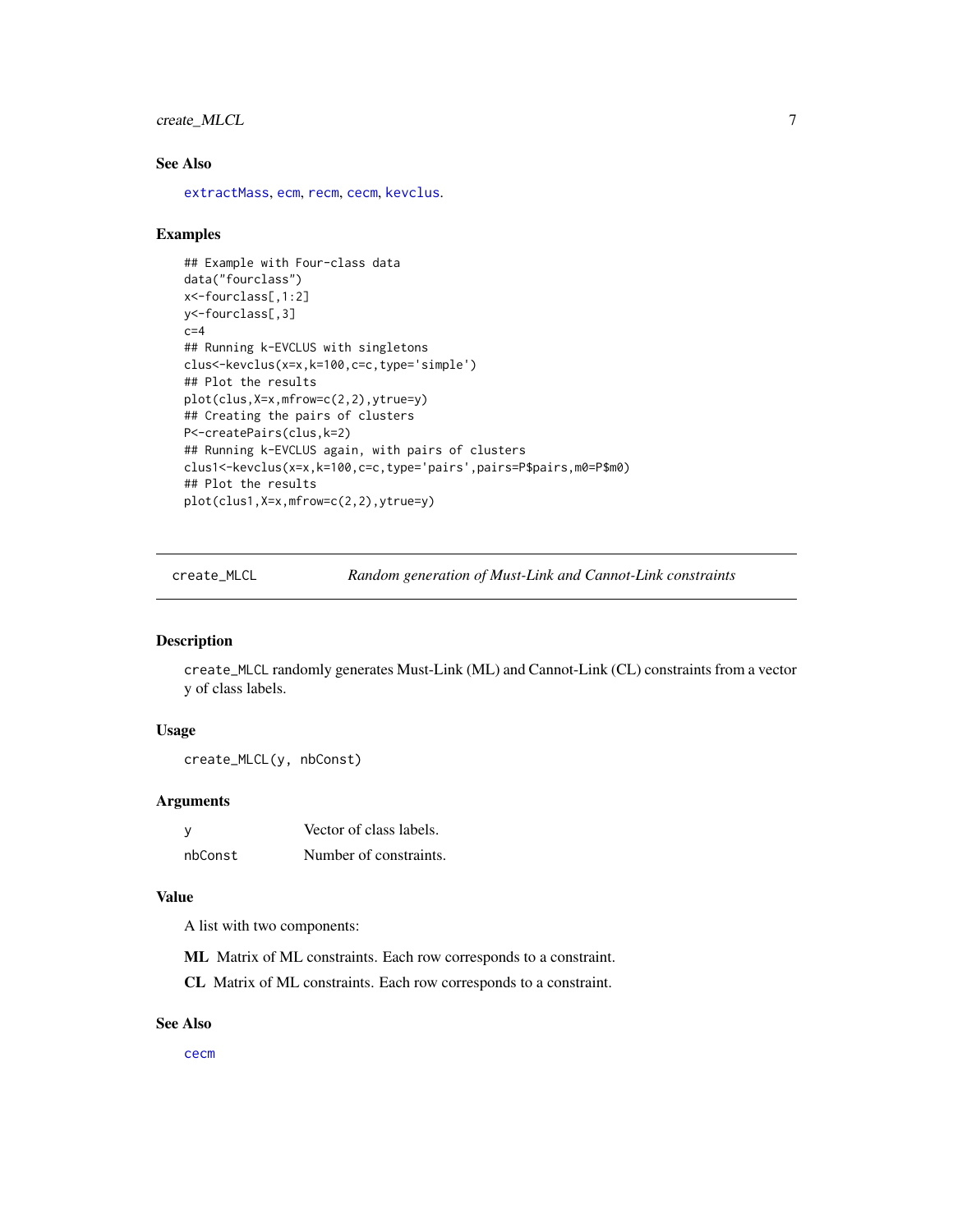<span id="page-7-0"></span>

# Examples

```
y<-sample(3,100,replace=TRUE)
const<-create_MLCL(y,nbConst=10)
const$ML
const$CL
```
# <span id="page-7-1"></span>ecm *Evidential c-means algorithm*

# Description

ecm computes a credal partition from a matrix of attribute data using the Evidential c-means (ECM) algorithm.

# Usage

```
ecm(x, c, g0 = NULL, type = "full", pairs = NULL, Omega = TRUE,
 ntrials = 1, alpha = 1, beta = 2, delta = 10, epsi = 0.001,
  disp = TRUE)
```
# Arguments

| $\times$ | input matrix of size n x d, where n is the number of objects and d the number of<br>attributes.                                                                                    |
|----------|------------------------------------------------------------------------------------------------------------------------------------------------------------------------------------|
| C        | Number of clusters.                                                                                                                                                                |
| g0       | Initial prototypes, matrix of size c x d. If not supplied, the prototypes are initial-<br>ized randomly.                                                                           |
| type     | Type of focal sets ("simple": empty set, singletons and Omega; "full": all $2c$<br>subsets of $\Omega$ ; "pairs": $\emptyset$ , singletons, $\Omega$ , and all or selected pairs). |
| pairs    | Set of pairs to be included in the focal sets; if NULL, all pairs are included.<br>Used only if type="pairs".                                                                      |
| Omega    | Logical. If TRUE (default), the whole frame is included (for types 'simple' and<br>'pairs').                                                                                       |
| ntrials  | Number of runs of the optimization algorithm (set to 1 if m0 is supplied).                                                                                                         |
| alpha    | Exponent of the cardinality in the cost function.                                                                                                                                  |
| beta     | Exponent of masses in the cost function.                                                                                                                                           |
| delta    | Distance to the empty set.                                                                                                                                                         |
| epsi     | Minimum amount of improvement.                                                                                                                                                     |
| disp     | If TRUE (default), intermediate results are displayed.                                                                                                                             |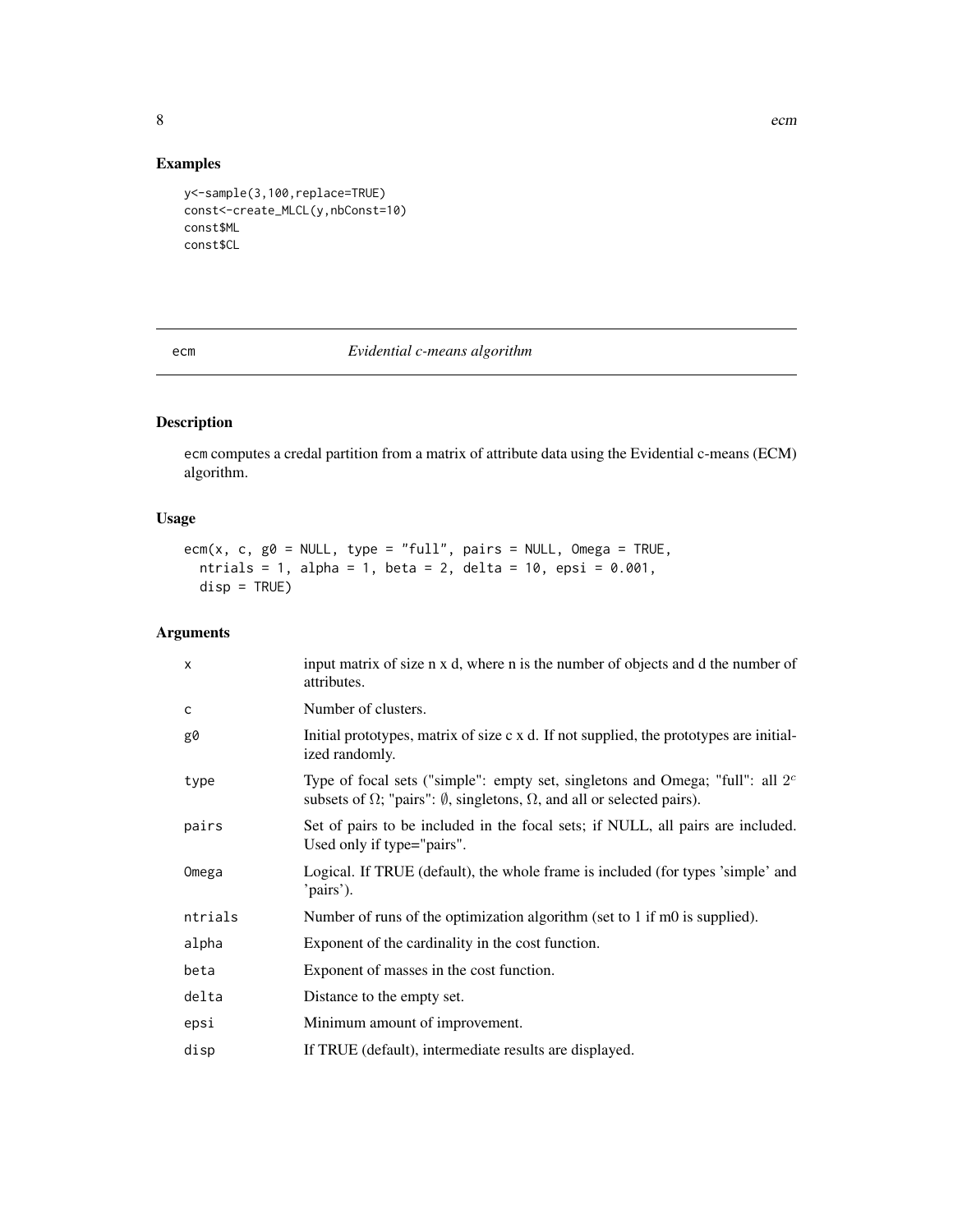#### <span id="page-8-0"></span>EkNNclus 9

# Details

ECM is an evidential version algorithm of the Hard c-Means (HCM) and Fuzzy c-Means (FCM) algorithms. As in HCM and FCM, each cluster is represented by a prototype. However, in ECM, some sets of clusters are also represented by a prototype, which is defined as the center of mass of the prototypes in each individual cluster. The algorithm iteratively optimizes a cost function, with respect to the prototypes and to the credal partition. By default, each mass function in the credal partition has  $2<sup>c</sup>$  focal sets, where c is the supplied number of clusters. We can also limit the number of focal sets to subsets of clusters with cardinalities 0, 1 and c (recommended if  $c \geq 10$ ), or to all or some selected pairs of clusters. If initial prototypes g0 are provided, the number of trials is automatically set to 1.

#### Value

The credal partition (an object of class "credpart").

#### Author(s)

Thierry Denoeux (from a MATLAB code written by Marie-Helene Masson).

# References

M.-H. Masson and T. Denoeux. ECM: An evidential version of the fuzzy c-means algorithm. Pattern Recognition, Vol. 41, Issue 4, pages 1384–1397, 2008. Available from [https://www.hds.](https://www.hds.utc.fr/~tdenoeux) [utc.fr/~tdenoeux](https://www.hds.utc.fr/~tdenoeux).

#### See Also

[makeF](#page-17-1), [extractMass](#page-11-1), [recm](#page-20-1), [cecm](#page-2-1), [plot.credpart](#page-17-2)

#### Examples

```
## Clustering of the Four-class dataset
data(fourclass)
x<-fourclass[,1:2]
y<-fourclass[,3]
clus<-ecm(x,c=4,type='full',alpha=1,beta=2,delta=sqrt(20),epsi=1e-3,disp=TRUE)
plot(clus,X=x,mfrow=c(2,2),ytrue=y,Outliers=TRUE,Approx=2)
```
<span id="page-8-1"></span>EkNNclus *EkNNclus algorithm*

#### Description

EkNNclus computes hard and credal partitions from dissimilarity or attribute data using the EkN-Nclus algorithm.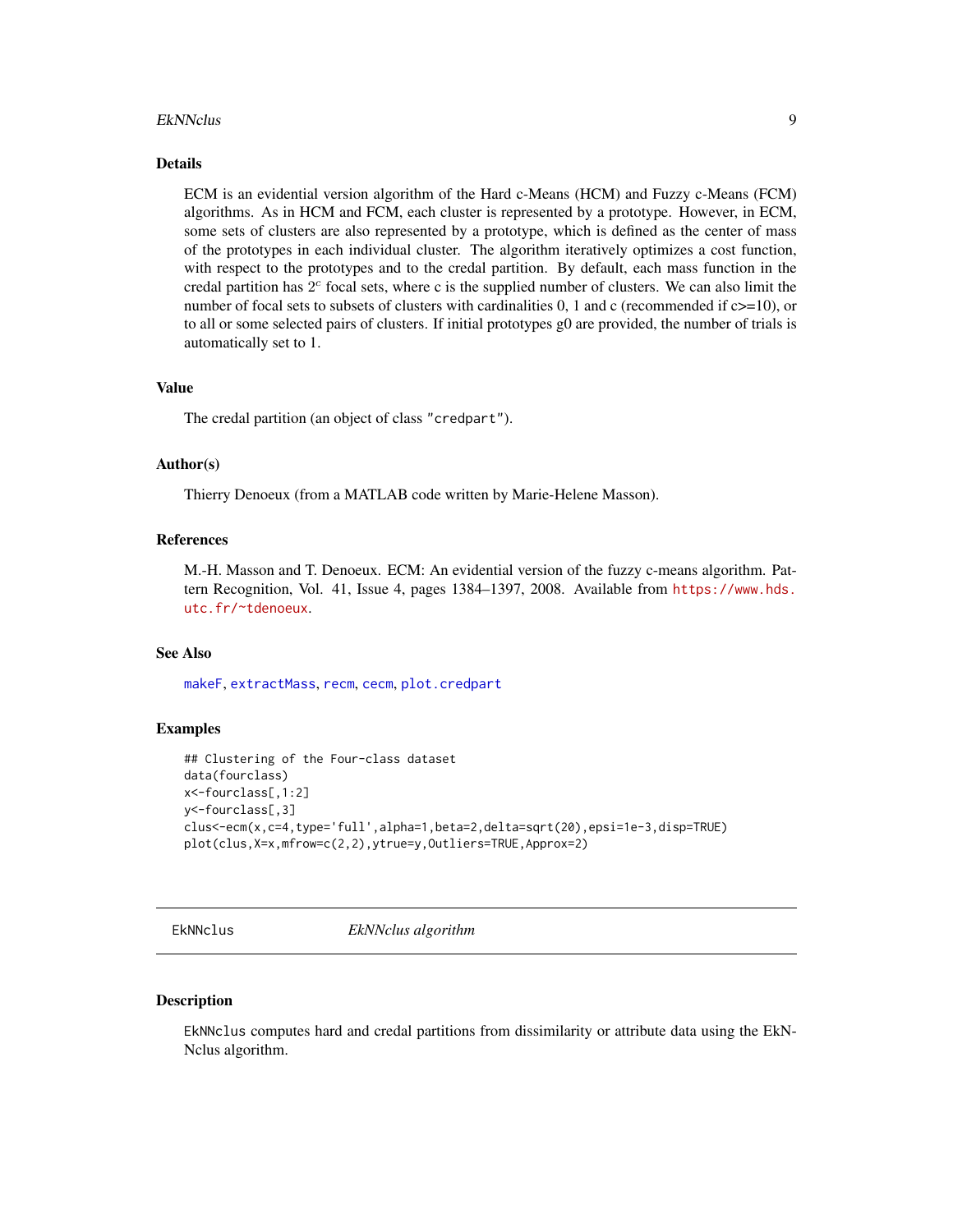#### Usage

EkNNclus(x, D, K, y0, ntrials = 1,  $q = 0.5$ ,  $p = 1$ , disp = TRUE,  $tr = FALSE$ )

# Arguments

| X       | n x p data matrix (n instances, p attributes).                                                                                                     |
|---------|----------------------------------------------------------------------------------------------------------------------------------------------------|
| D       | n x n dissimilarity matrix (used only if x is not supplied).                                                                                       |
| K.      | Number of neighbors.                                                                                                                               |
| y0      | Initial partition (vector of length n, with values in $1,2,$ ).                                                                                    |
| ntrials | Number of runs of the algorithm (the best solution is kept).                                                                                       |
| q       | Parameter in $(0,1)$ . Gamma is set to the inverse of the q-quantile of distances<br>from the K nearest neighbors (same notation as in the paper). |
| p       | Exponent of distances, $\alpha_{ij} = \phi(d_{ij}^p)$ .                                                                                            |
| disp    | If TRUE, intermediate results are displayed.                                                                                                       |
| tr      | If TRUE, a trace of the cost function is returned.                                                                                                 |

# Details

The number of clusters is not specified. It is influenced by parameters K and q. (It is advised to start with the default values.) For n not too large (say, until one thousand), y0 can be defined as the vector (1,2,...,n). For larger values of n, it is advised to start with a random partition of c clusters, c<n.

#### Value

The credal partition (an object of class "credpart"). In addition to the usual attributes, the output credal partition has the following attributes:

trace Trace of the algorithm (sequence of values of the cost function).

W The weight matrix.

# Author(s)

Thierry Denoeux.

#### References

T. Denoeux, O. Kanjanatarakul and S. Sriboonchitta. EK-NNclus: a clustering procedure based on the evidential K-nearest neighbor rule. Knowledge-Based Systems, Vol. 88, pages 57–69, 2015. Available from <https://www.hds.utc.fr/~tdenoeux>.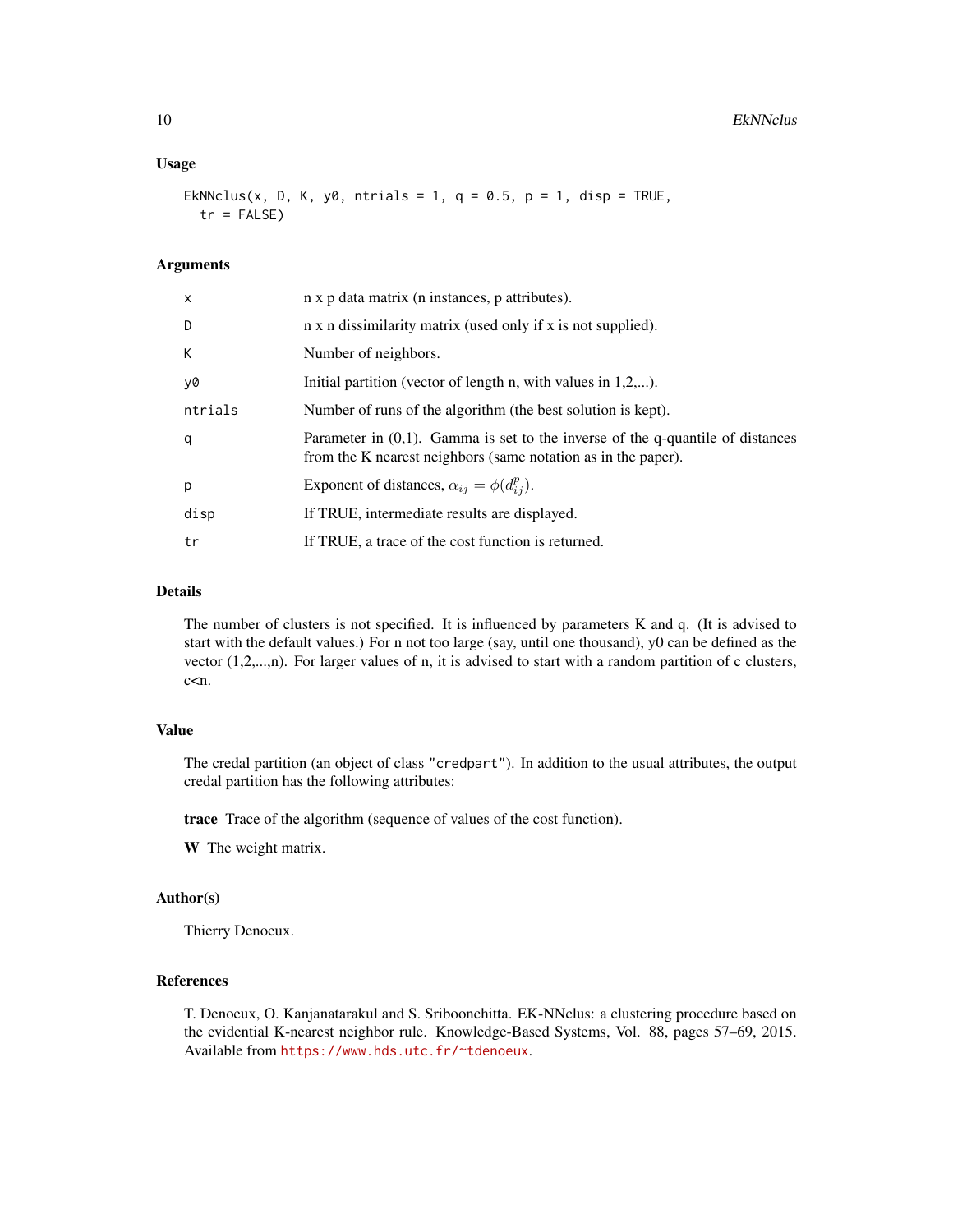#### <span id="page-10-0"></span>evclust the contract of the contract of the contract of the contract of the contract of the contract of the contract of the contract of the contract of the contract of the contract of the contract of the contract of the co

#### Examples

```
## Clustering of the fourclass dataset
data(fourclass)
n<-nrow(fourclass)
N=2clus<- EkNNclus(fourclass[,1:2],K=60,y0=(1:n),ntrials=N,q=0.9,p=2,disp=TRUE,tr=TRUE)
## Plot of the partition
plot(clus,X=fourclass[,1:2],y=fourclass$y,Outliers=FALSE)
## Plot of the cost function vs number of iteration
L<-vector(length=N)
for(i in 1:N) L[i]<-dim(clus$trace[clus$trace[,1]==i,])[1]
imax<-which.max(L)
plot(0:(L[imax]-1),-clus$trace[clus$trace[,1]==imax,3],type="l",lty=imax,
xlab="time steps",ylab="energy")
for(i in (1:N)) if(i != imax) lines(0:(L[i]-1),-clus$trace[clus$trace[,1]==i,3],type="l",lty=i)
```
evclust *evclust: A package for evidential clustering*

#### **Description**

Various clustering algorithms that generate a credal partition, i.e., a set of mass functions. Mass functions quantify the cluster-membership uncertainty of the objects. The package consists in five main functions, implementing five different evidential clustering algorithms:

ecm Evidential c-means algorithm (Masson and Denoeux, 2008)

recm Relational Evidential c-means algorithm (Masson and Denoeux, 2009)

kevclus \$k\$-EVCLUS algorithm (Denoeux and Masson, 2004; Denoeux et al., 2016)

EkNNclus E\$k\$-NNclus algorithm (Denoeux et al., 2015)

cecm Constrained Evidential c-means algorithm (Antoine et al, 2012)

# References

V. Antoine, B. Quost, M.-H. Masson and T. Denoeux. CECM: Constrained Evidential C-Means algorithm. Computational Statistics and Data Analysis, Vol. 56, Issue 4, pages 894–914, 2012.

T. Denoeux and M.-H. Masson. EVCLUS: Evidential Clustering of Proximity Data. IEEE Transactions on Systems, Man and Cybernetics B, Vol. 34, Issue 1, 95–109, 2004.

T. Denoeux, O. Kanjanatarakul and S. Sriboonchitta. EK-NNclus: a clustering procedure based on the evidential K-nearest neighbor rule. Knowledge-Based Systems, Vol. 88, pages 57–69, 2015.

T. Denoeux, S. Sriboonchitta and O. Kanjanatarakul. Evidential clustering of large dissimilarity data. Knowledge-Based Systems, vol. 106, pages 179-195, 2016.

M.-H. Masson and T. Denoeux. ECM: An evidential version of the fuzzy c-means algorithm. Pattern Recognition, Vol. 41, Issue 4, pages 1384–1397, 2008.

M.-H. Masson and T. Denoeux. RECM: Relational Evidential c-means algorithm. Pattern Recognition Letters, Vol. 30, pages 1015–1026, 2009.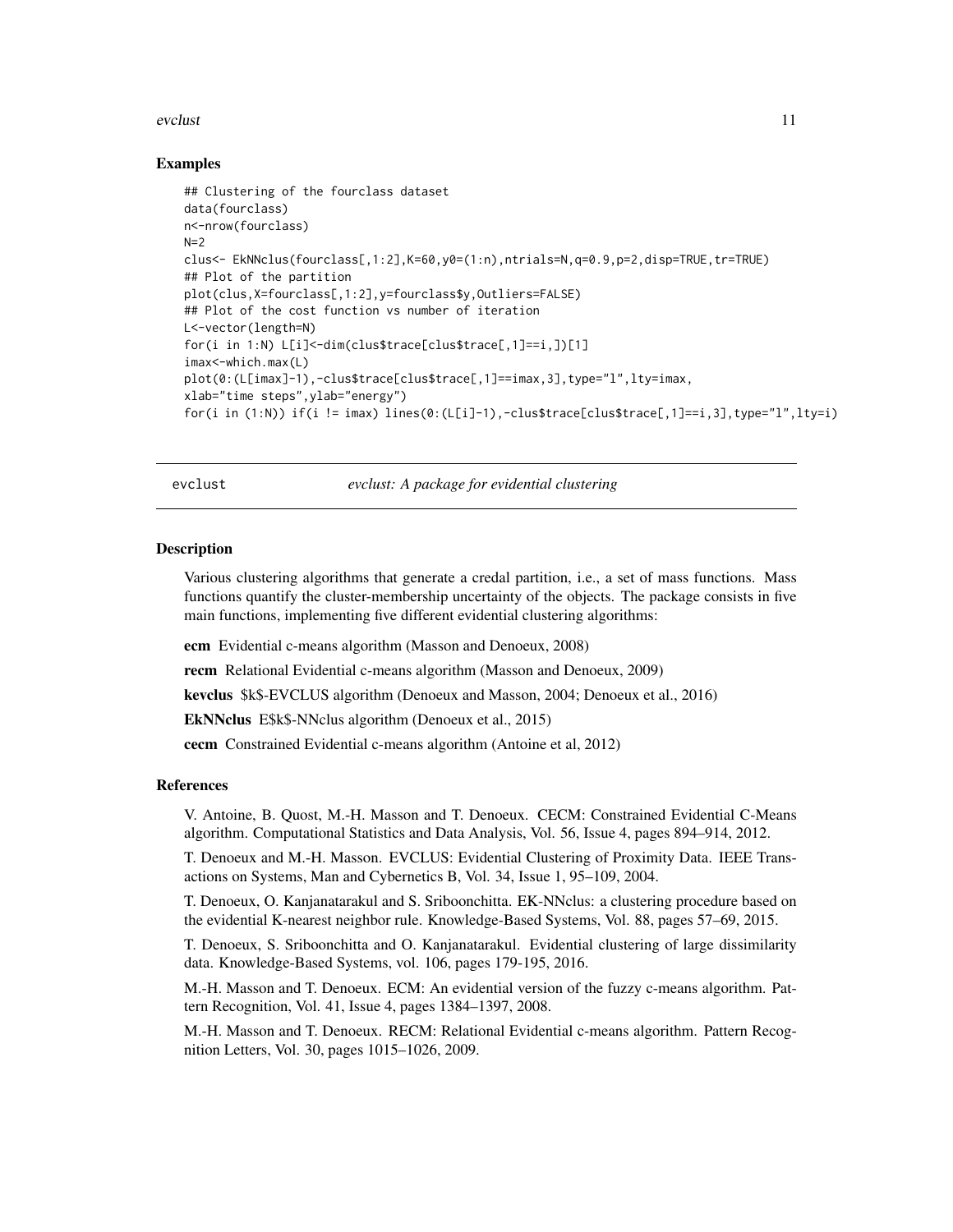#### <span id="page-11-0"></span>See Also

[ecm](#page-7-1), [recm](#page-20-1), [cecm](#page-2-1), [kevclus](#page-14-1), [EkNNclus](#page-8-1).

<span id="page-11-1"></span>extractMass *Creates an object of class "credalPart"*

#### **Description**

extractMass computes different ouputs (hard, fuzzy, rough partions, etc.) from a credal partition and creates an object of class "credalPart".

#### Usage

extractMass(mass, F, g = NULL, S = NULL, method, crit, Kmat = NULL,  $trace = NULL, D = NULL, W = NULL)$ 

#### Arguments

| mass   | A credal partition (a matrix of n rows and f columns, where n is the number of<br>objects and f is the number of focal sets). |
|--------|-------------------------------------------------------------------------------------------------------------------------------|
| F      | Matrix $(f, c)$ of focal sets.                                                                                                |
| g      | A c x d matrix of prototypes.                                                                                                 |
| S      | A list of length f containing the matrices $S_i$ defining the metrics for each cluster<br>and each group of cluster.          |
| method | The method used to construct the credal partition (a character string).                                                       |
| crit   | The value of the optimized criterion (depends on the method used).                                                            |
| Kmat   | The matrix of degrees of conflict. Same size as D (for method kevclus).                                                       |
| trace  | The trace of criterion values (for methods kevclus and EkNNclus).                                                             |
| D      | The normalized dissimilarity matrix (for method kevclus).                                                                     |
| W      | The weight matrix (for method EkNNclus).                                                                                      |

# Details

This function collects varied information on a credal partition and stores it in an object of class "credalPart". The lower and upper approximations of clusters define rough partitions. They can be computed in two ways: either from the set of clusters with maximum mass, or from the set of non dominated clusters. A cluster  $\omega_k$  is non dominated if  $pl(\omega_k) \geq bel(\omega_l)$  for all 1 different from k. Once a set of cluster  $Y_i$  has been computed for each object, object i belongs to the lower approximation of cluster k if  $Y_i = \omega_k$ . It belongs to the upper approximation of cluster k if  $\omega_k \in Y_i$ . See Masson and Denoeux (2008) for more details, and Denoeux and Kanjanatarakul (2016) for the interval dominance rule. The function creates an object of class "credalpart". There are two methods for this class: [plot.credpart](#page-17-2) and [summary.credpart](#page-22-1).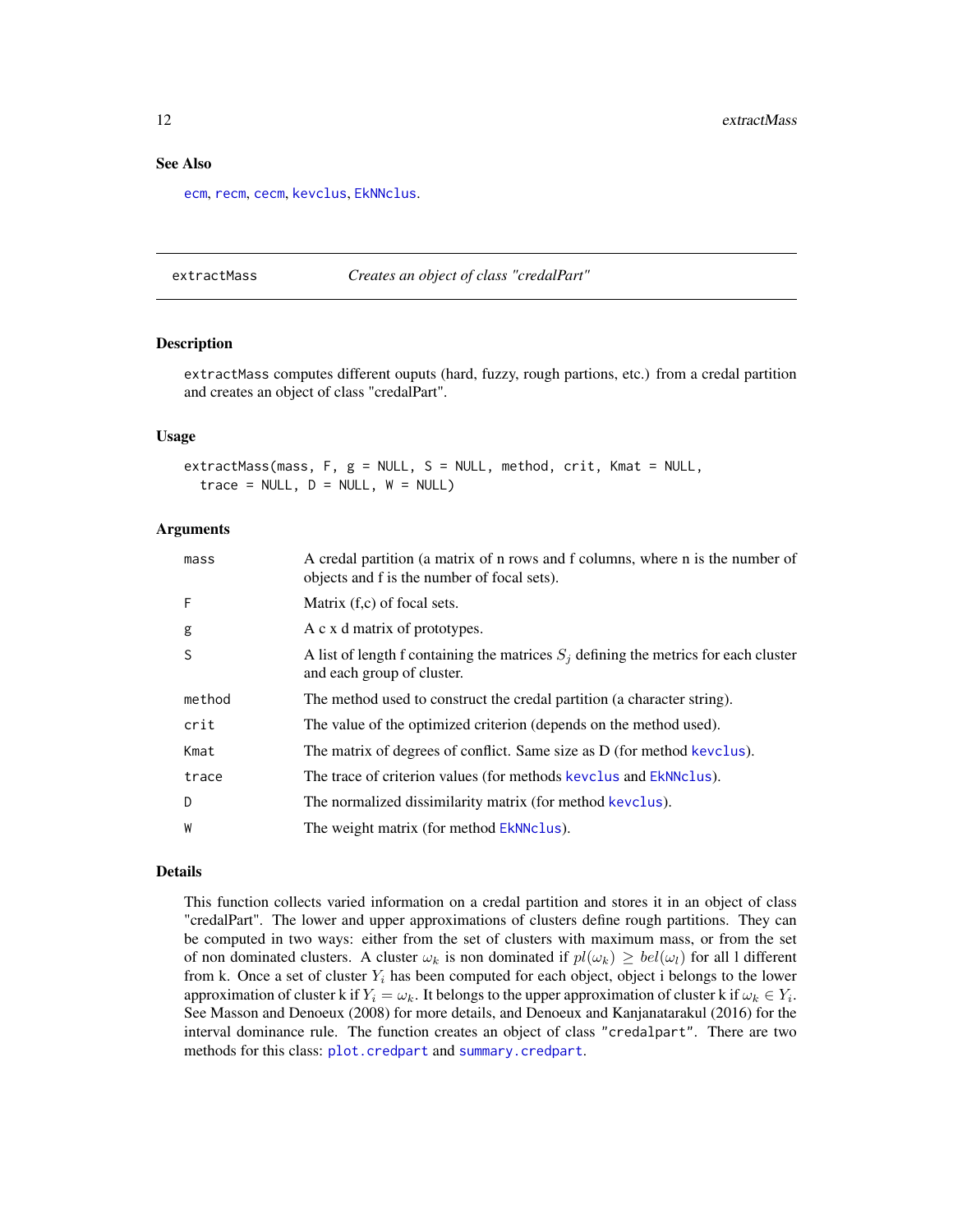#### <span id="page-12-0"></span>extractMass and the strategy of the strategy of the strategy of the strategy of the strategy of the strategy of the strategy of the strategy of the strategy of the strategy of the strategy of the strategy of the strategy o

#### Value

An object of class "credpart" with the following components:

method The method used to construct the credal partition (a character string).

F Matrix of focal sets.

conf Masses assigned to the empty set, vector of length n.

mass Mass functions, matrix of size  $(n,f)$ .

mass.n Normalized mass functions, matrix of size (n,f-1).

g The prototypes (if defined).

S The matrices  $S_j$  defining the metrics for each cluster and each group of cluster (if defined).

pl Unnormalized plausibilities of the singletons, matrix of size (n,c).

pl.n Normalized plausibilities of the singletons, matrix of size (n,c).

bel Unnormalized beliefs of the singletons, matrix of size (n,c).

bel.n Normalized beliefs of the singletons, matrix of size (n,c).

y.pl Maximum plausibility clusters, vector of length n.

y.bel Maximum belief clusters, vector of length n.

betp Unnormalized pignistic probabilities of the singletons.

betp.n Normalized pignistic probabilityies of the singletons.

**Y** Sets of clusters with maximum mass, matrix of size  $(n,c)$ .

- outlier n-vector of 0's and 1's, indicating which objects are outliers. An outlier is an object such that the largest mass is assigned to the empty set.
- **lower.approx** Lower approximations of clusters, a list of length c. Each element lower.approx[[i]] is a vector of object indices.
- upper.approx Upper approximations of clusters, a list of length c. Each element upper.approx[[i]] is a vector of object indices.
- Ynd Sets of clusters selected by the interval dominance rule, matrix of size (n,c).
- lower.approx.nd Lower approximations of clusters using the interval dominance rule, a list of length c. Each element lower.approx.nd[[i]] is a vector of objects.
- upper.approx.nd Upper approximations of clusters using the interval dominance rule, a list of length c. Each element upper.approx.nd[[i]] is a vector of objects.

N Average nonspecificity.

crit The value of the optimized criterion (depends on the method used).

Kmat The matrix of degrees of conflict. Same size as D (for method [kevclus](#page-14-1)).

D The normalized dissimilarity matrix (for method [kevclus](#page-14-1)).

trace The trace of criterion values (for methods [kevclus](#page-14-1) and [EkNNclus](#page-8-1)).

W The weight matrix (for method [EkNNclus](#page-8-1)).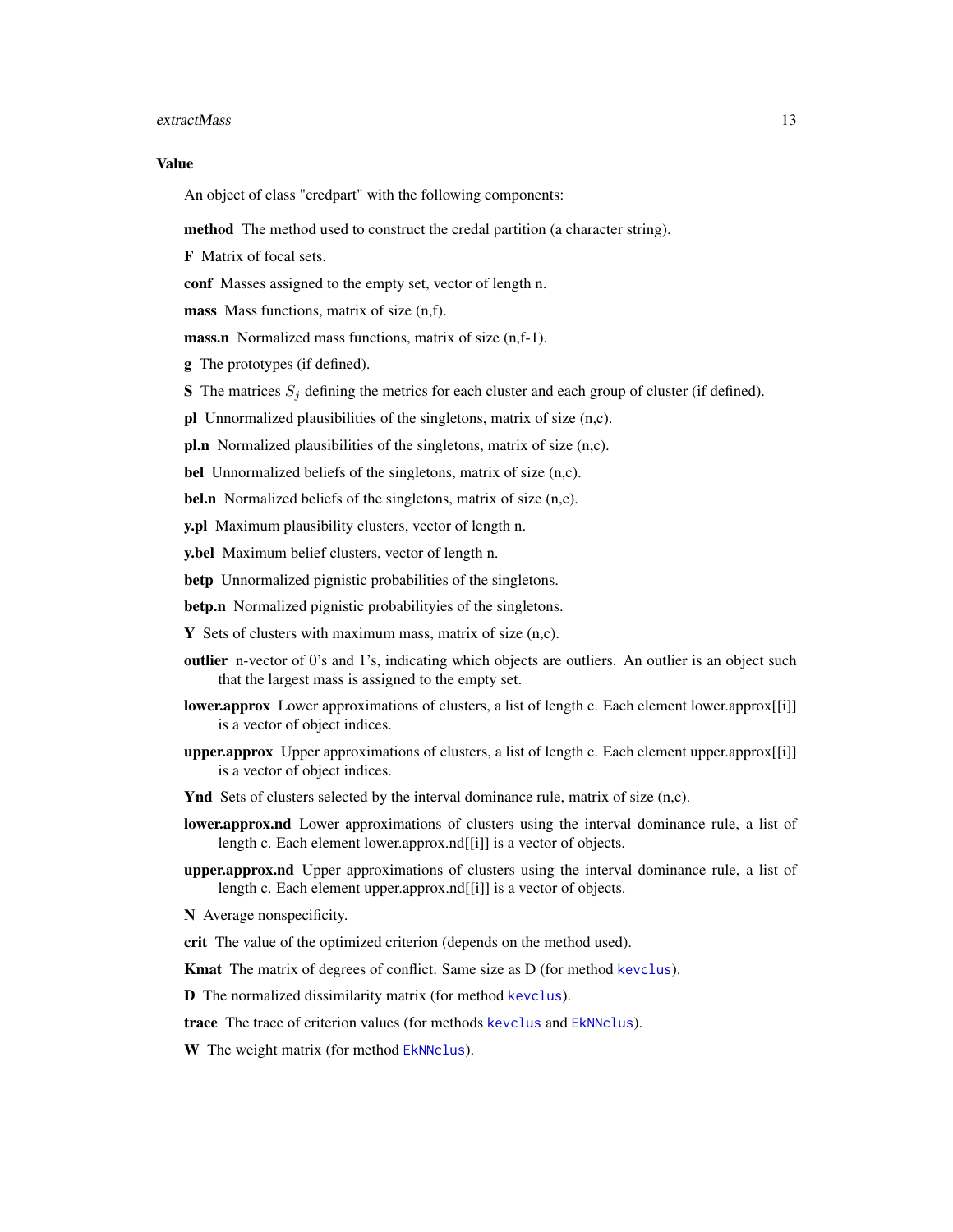#### <span id="page-13-0"></span>References

T. Denoeux and O. Kanjanatarakul. Beyond Fuzzy, Possibilistic and Rough: An Investigation of Belief Functions in Clustering. 8th International conference on soft methods in probability and statistics, Rome, 12-14 September, 2016.

M.-H. Masson and T. Denoeux. ECM: An evidential version of the fuzzy c-means algorithm. Pattern Recognition, Vol. 41, Issue 4, pages 1384-1397, 2008.

Available from <https://www.hds.utc.fr/~tdenoeux>.

#### See Also

[plot.credpart](#page-17-2), [summary.credpart](#page-22-1)

#### Examples

```
## Four-class data
data(fourclass)
x<-fourclass[,1:2]
y<-fourclass[,3]
D<-as.matrix(dist(x))^2
clus<-recm(D,c=4,delta=10,ntrials=1)
summary(clus)
plot(clus,X=x,mfrow=c(1,1),ytrue=y,Outliers=TRUE)
```
fourclass *Synthetic four-class dataset*

#### Description

A synthetic dataset with two attributes and four classes of 100 points each, generated from a multivariate t distribution with five degrees of freedom and centered, respectively, on [0;0], [0;4], [4;0] and [4;4].

#### Usage

```
data(fourclass)
```
## Format

A data frame with three variables: x1, x2 and y (the true class).

# References

M.-H. Masson and T. Denoeux. ECM: An evidential version of the fuzzy c-means algorithm. Pattern Recognition, Vol. 41, Issue 4, pages 1384-1397, 2008.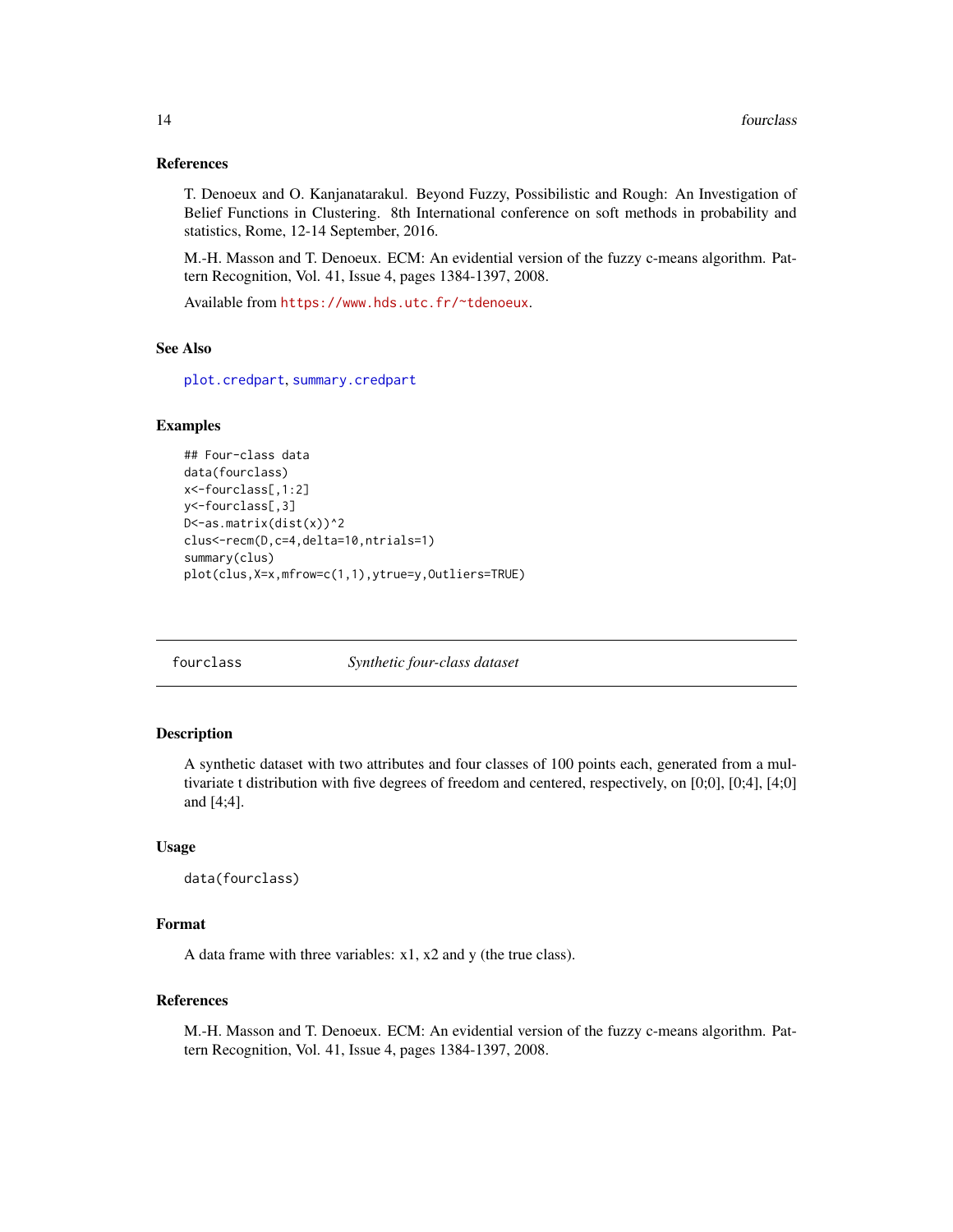#### <span id="page-14-0"></span>kevclus and the set of the set of the set of the set of the set of the set of the set of the set of the set of the set of the set of the set of the set of the set of the set of the set of the set of the set of the set of t

# Examples

```
data(fourclass)
plot(fourclass$x1,fourclass$x2,xlab=expression(x[1]),ylab=expression(x[2]),
col=fourclass$y,pch=fourclass$y)
```
<span id="page-14-1"></span>

| kevclus |  |  |
|---------|--|--|
|         |  |  |

kevclus *k-EVCLUS algorithm*

# Description

kevclus computes a credal partition from a dissimilarity matrix using the k-EVCLUS algorithm.

# Usage

```
kevclus(x, k = n, D, J, c, type = "simple", pairs = NULL, m0 = NULL,
 ntrials = 1, disp = TRUE, maxit = 1000, epsi = 1e-05,
 d0 = quantile(D, 0.9), tr = FALSE, change.order = FALSE)
```
# Arguments

| X            | nxp matrix of p attributes observed for n objects (optional).                                                                                                                      |
|--------------|------------------------------------------------------------------------------------------------------------------------------------------------------------------------------------|
| k            | Number of distances to compute for each object (default: n).                                                                                                                       |
| D            | nxn or nxk dissimilarity matrix (used only of x is not supplied).                                                                                                                  |
| J            | $n \times k$ matrix of indices. $D[i,j]$ is the distance between objects i and J[i,j]. (Used<br>only if $D$ is supplied and $k < n$ ).                                             |
| C            | Number of clusters                                                                                                                                                                 |
| type         | Type of focal sets ("simple": empty set, singletons and Omega; "full": all $2c$<br>subsets of $\Omega$ ; "pairs": $\emptyset$ , singletons, $\Omega$ , and all or selected pairs). |
| pairs        | Set of pairs to be included in the focal sets; if NULL, all pairs are included.<br>Used only if type="pairs".                                                                      |
| m0           | Initial credal partition. Should be a matrix with n rows and a number of columns<br>equal to the number f of focal sets specified by 'type' and 'pairs'.                           |
| ntrials      | Number of runs of the optimization algorithm (set to 1 if m0 is supplied and<br>change.order=FALSE).                                                                               |
| disp         | If TRUE (default), intermediate results are displayed.                                                                                                                             |
| maxit        | Maximum number of iterations.                                                                                                                                                      |
| epsi         | Minimum amount of improvement.                                                                                                                                                     |
| d0           | Parameter used for matrix normalization. The normalized distance correspond-<br>ing to $d0$ is 0.95.                                                                               |
| tr           | If TRUE, a trace of the stress function is returned.                                                                                                                               |
| change.order | If TRUE, the order of objects is changed at each iteration of the Iterative Row-<br>wise Quadratic Programming (IRQP) algorithm.                                                   |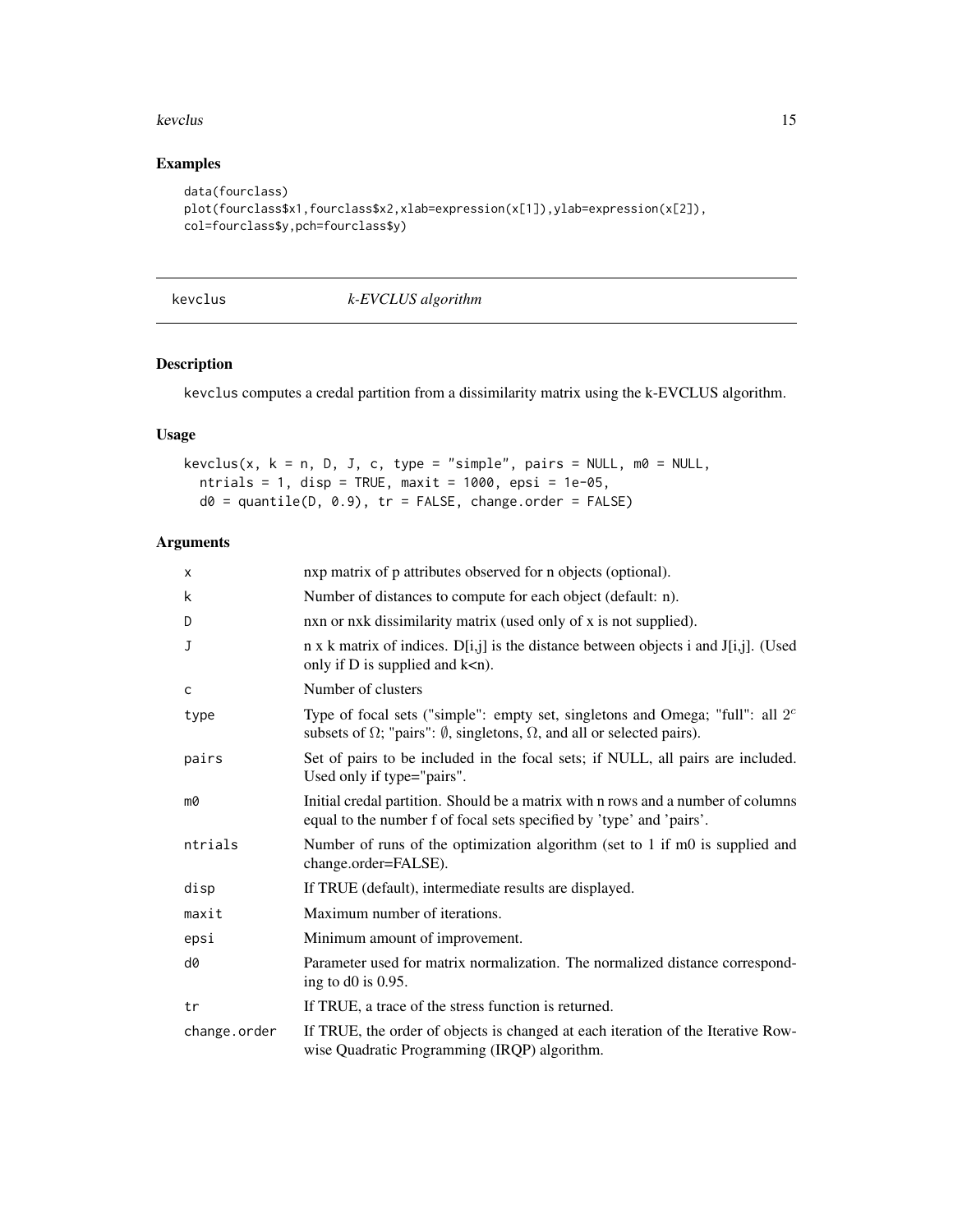#### Details

This version of the EVCLUS algorithm uses the Iterative Row-wise Quadratic Programming (IRQP) algorithm (see ter Braak et al., 2009). It also makes it possible to use only a random sample of the dissimilarities, reducing the time and space complexity from quadratic to roughly linear (Denoeux et al., 2016). The user must supply:  $-$  a matrix x or size  $(n,p)$  containing the values of p attributes for n objects, or - a matrix D of size (n,n) of dissimilarities between n objects, or - a matrix D of size (n,k) of dissimilarities between the n objects and k randomly selected objects, and a matrix J of size  $(n,k)$  of indices, such that  $D[i,j]$  is the distance between objects i and  $J[i,j]$ .

#### Value

The credal partition (an object of class "credpart"). In addition to the usual attributes, the output credal partition has the following attributes:

Kmat The matrix of degrees of conflict. Same size as D.

D The normalized dissimilarity matrix.

trace Trace of the algorithm (Stress function vs iterations).

#### Author(s)

Thierry Denoeux.

# References

T. Denoeux and M.-H. Masson. EVCLUS: Evidential Clustering of Proximity Data. IEEE Transactions on Systems, Man and Cybernetics B, Vol. 34, Issue 1, 95–109, 2004.

T. Denoeux, S. Sriboonchitta and O. Kanjanatarakul. Evidential clustering of large dissimilarity data. Knowledge-Based Systems, vol. 106, pages 179-195, 2016.

C. J. ter Braak, Y. Kourmpetis, H. A. Kiers, and M. C. Bink. Approximating a similarity matrix by a latent class model: A reappraisal of additive fuzzy clustering. Computational Statistics & Data Analysis, 53(8):3183–3193, 2009.

Available from <https://www.hds.utc.fr/~tdenoeux>.

#### See Also

[createD](#page-4-1), [makeF](#page-17-1), [extractMass](#page-11-1)

#### Examples

## Example with a non metric dissimilarity matrix: the Protein dataset

```
data(protein)
clus <- kevclus(D=protein$D,c=4,type='simple',d0=max(protein$D))
z <- cmdscale(protein$D,k=2) # Computation of 2 attributes by Multidimensional Scaling
plot(clus,X=z,mfrow=c(2,2),ytrue=protein$y,Outliers=FALSE,Approx=1)
```
<span id="page-15-0"></span>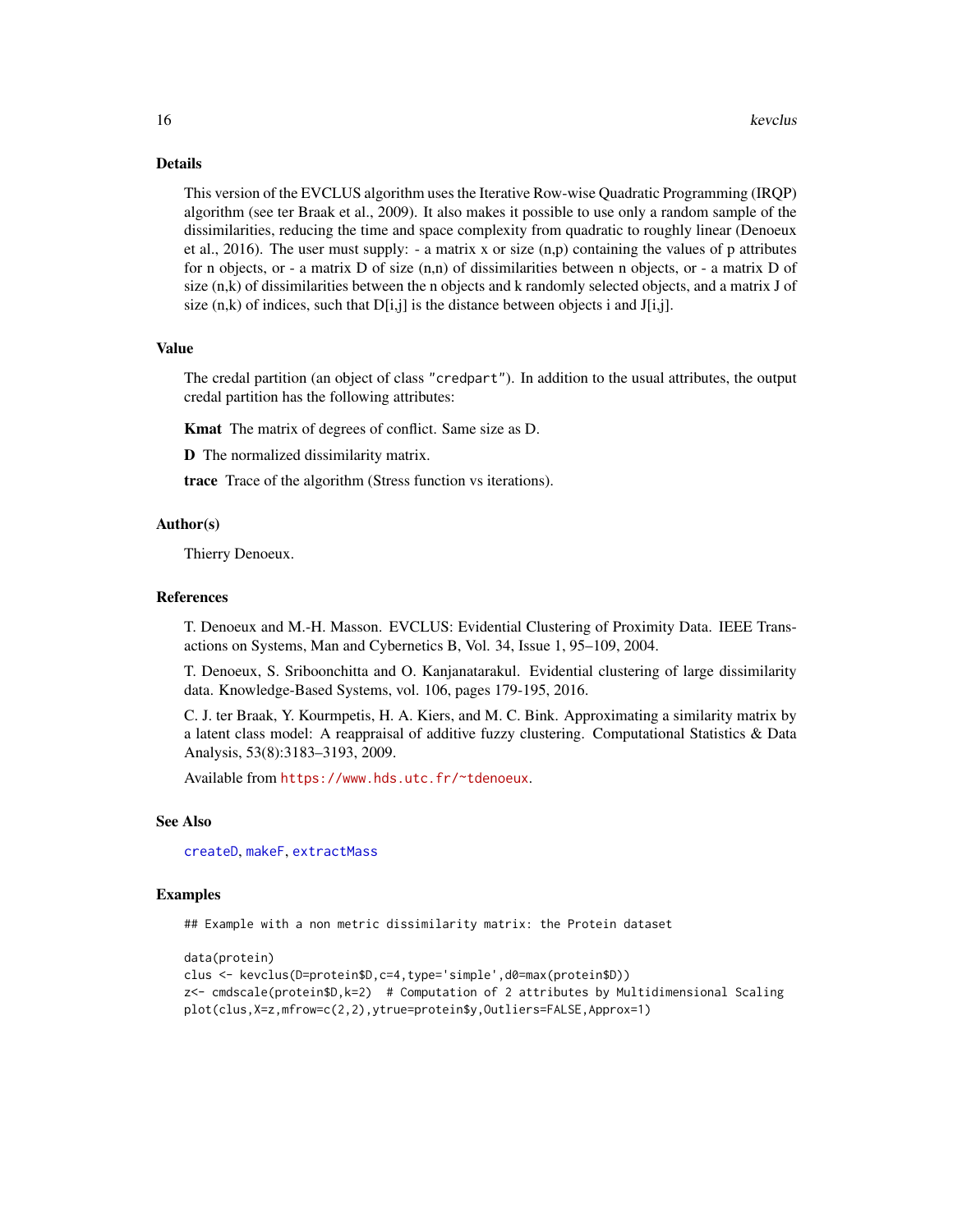<span id="page-16-0"></span>

knn\_dist searches for nearest neighbors in a dissimilarity matrix matrix.

#### Usage

knn\_dist(D, K)

# Arguments

| Dissimilarity matrix of size $(n,n)$ , where n is the number of objects. |
|--------------------------------------------------------------------------|
| Number of neighbors                                                      |

#### Details

This function is called by [EkNNclus](#page-8-1) if argument x is not supplied. It is not optimized and cannot be used for very large D. If an attribute matrix x is supplied and D is the matrix of Euclidean distances, it is preferable to use function [get.knn](#page-0-0) from package FNN.

#### Value

A list with two components:

nn.dist An (n,K) matrix for the nearest neighbor dissimilarities.

nn.index An (n,K) matrix for the nearest neighbor indices.

#### Author(s)

Thierry Denoeux.

#### See Also

[get.knn](#page-0-0), [EkNNclus](#page-8-1)

```
data(butterfly)
n <- nrow(butterfly)
D<-as.matrix(dist(butterfly))
knn<-knn_dist(D,K=2)
knn$nn.dist
knn$nn.index
```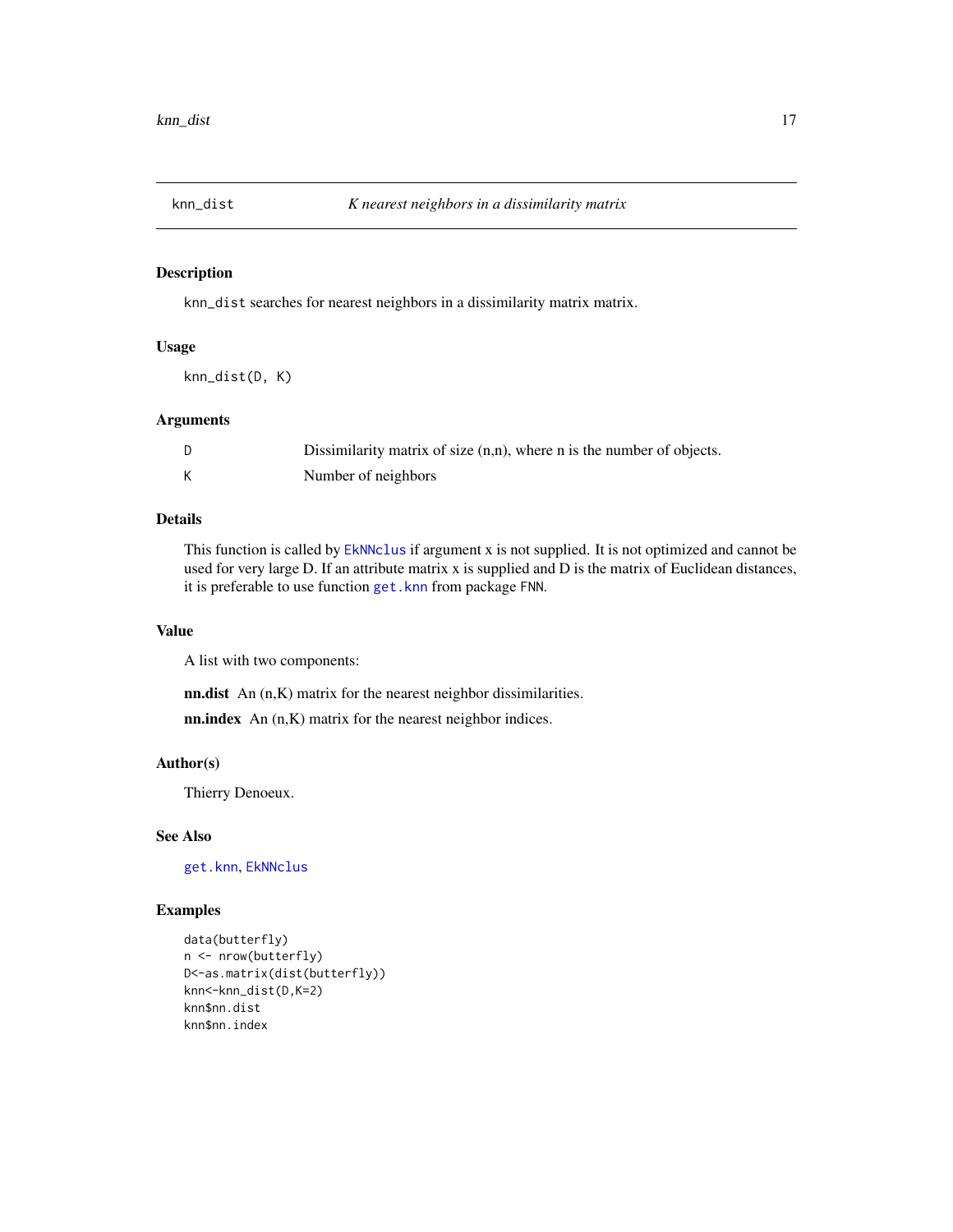<span id="page-17-1"></span><span id="page-17-0"></span>makeF creates a matrix of focal sets

#### Usage

```
makeF(c, type = c("simple", "full", "pairs"), pairs = NULL, Omega = TRUE)
```
# Arguments

| - C   | Number of clusters.                                                                                                                                                                        |
|-------|--------------------------------------------------------------------------------------------------------------------------------------------------------------------------------------------|
| type  | Type of focal sets ("simple": $\emptyset$ , singletons and $\Omega$ ; "full": all $2^c$ subsets of $\Omega$ ;<br>"pairs": $\emptyset$ , singletons, $\Omega$ , and all or selected pairs). |
| pairs | Set of pairs to be included in the focal sets; if NULL, all pairs are included.<br>Used only if type="pairs".                                                                              |
| Omega | Logical. If TRUE (default), $\Omega$ is a focal set (for types 'simple' and 'pairs').                                                                                                      |

#### Value

A matrix (f,c) of focal sets.

# Examples

```
c < -4## Generation of all 16 focal sets
F<-makeF(c,type='full')
## Generation of focal sets of cardinality 0, 1 and c
F<-makeF(c,type='simple')
## Generation of focal sets of cardinality 0, 1, and 2
F<-makeF(c,type='pairs',Omega=FALSE)
## Generation of focal sets of cardinality 0, 1, and c, plus the pairs (1,2) and (1,3)
F<-makeF(c,type='pairs',pairs=matrix(c(1,2,1,3),nrow=2,byrow=TRUE))
```
<span id="page-17-2"></span>plot.credpart *Plotting a credal partition*

# Description

Generates plots of a credal partition.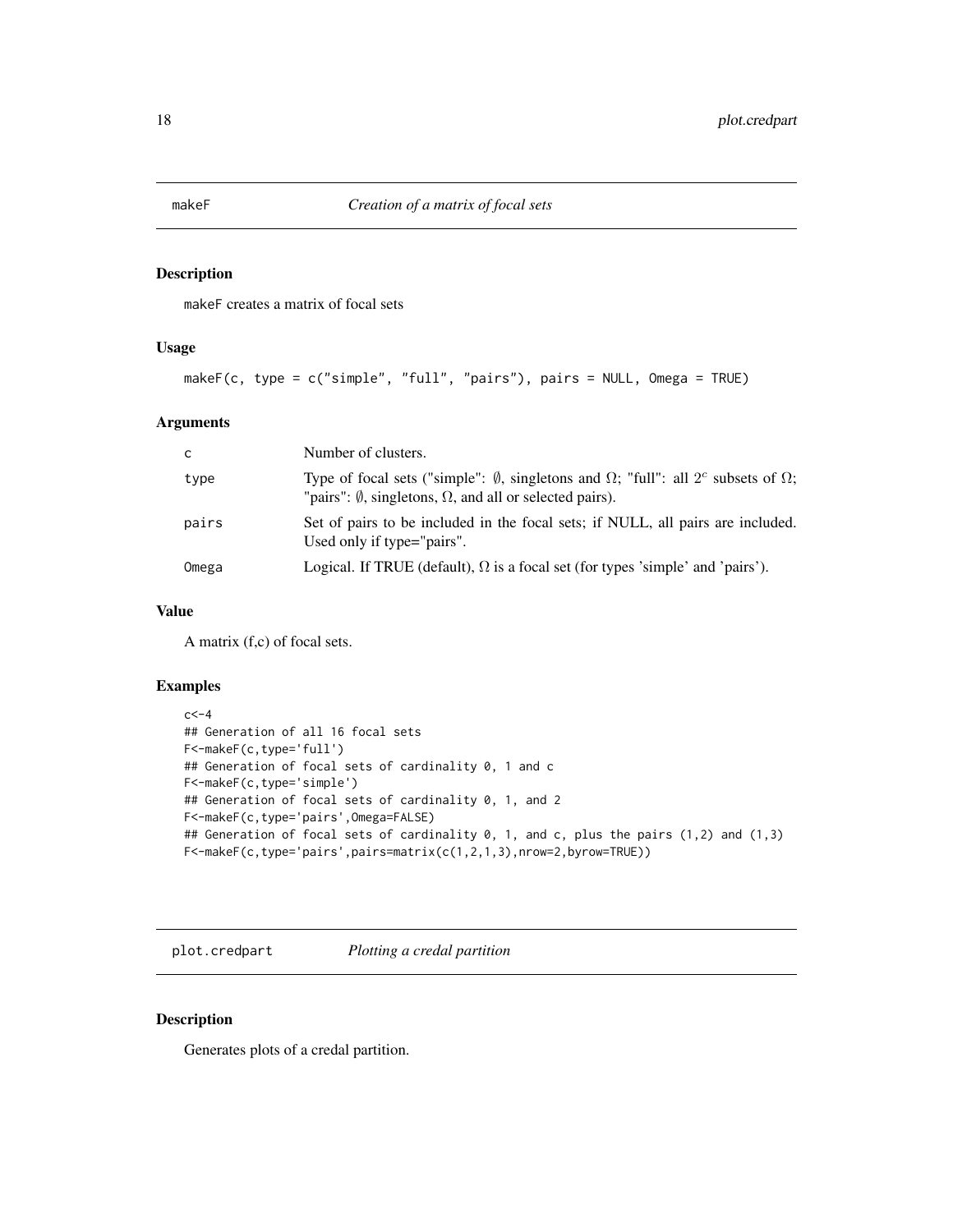# plot.credpart 19

#### Usage

```
## S3 method for class 'credpart'
plot(x, X = NULL, ..., mfrow = c(1, 1), ytrue = NULL,
 Outliers = TRUE, Approx = 1, cex = 0.7, cex_outliers = 1.3, lwd = 2,
  ask = FALSE)
```
# **Arguments**

| X            | An object of class "credpart", encoding a credal partition.                                                                                                                                            |
|--------------|--------------------------------------------------------------------------------------------------------------------------------------------------------------------------------------------------------|
| X            | A data matrix. If it has more than two columns (attributes), only the first two<br>columns are used.                                                                                                   |
| $\cdots$     | Other arguments to be passed to the plot function.                                                                                                                                                     |
| mfrow        | A 2-vector defining the number of rows and columns of the plot. If mfrow= $c(1,1)$ ,<br>only one figure is drawn. Otherwise, mfrow[1] x mfrow[2] should not be less<br>than x, the number of clusters. |
| ytrue        | The vector of true class labels. If not supplied, the hard partition corresponding<br>to the maximum plausibility is used instead.                                                                     |
| Outliers     | If TRUE, the outliers are plotted, and they are not included in the lower and<br>upper approximations of the clusters.                                                                                 |
| Approx       | If Approx==1 (default), the lower and upper cluster approximations are com-<br>puted using the interval dominance rule. Otherwise, the maximum mass rule is<br>used.                                   |
| cex          | Size of data points.                                                                                                                                                                                   |
| cex_outliers | Size of data points for outliers.                                                                                                                                                                      |
| lwd          | Line width for drawing the lower and upper approximations.                                                                                                                                             |
| ask          | Logical; if TRUE, the user is asked before each plot.                                                                                                                                                  |

# Details

This function plots the hard and rough partions (lower and upper approximations) extracted from a credal partition, together with two dimensional attribute data.

# Value

The maximum plausibility hard partition, as well as the lower and upper approximations of each cluster are drawn in the two-dimensional space specified by matrix X. If prototypes are defined (for methods "ecm" and "cecm"), they are also represented on the plot. For method "kevclus", a second plot with Shepard's diagram (degrees of conflict vs. transformed dissimilarities) is drawn. If input X is not supplied, and method=="kevclus", then only the Shepard diagram is drawn.

# References

T. Denoeux and O. Kanjanatarakul. Beyond Fuzzy, Possibilistic and Rough: An Investigation of Belief Functions in Clustering. 8th International conference on soft methods in probability and statistics, Rome, 12-14 September, 2016.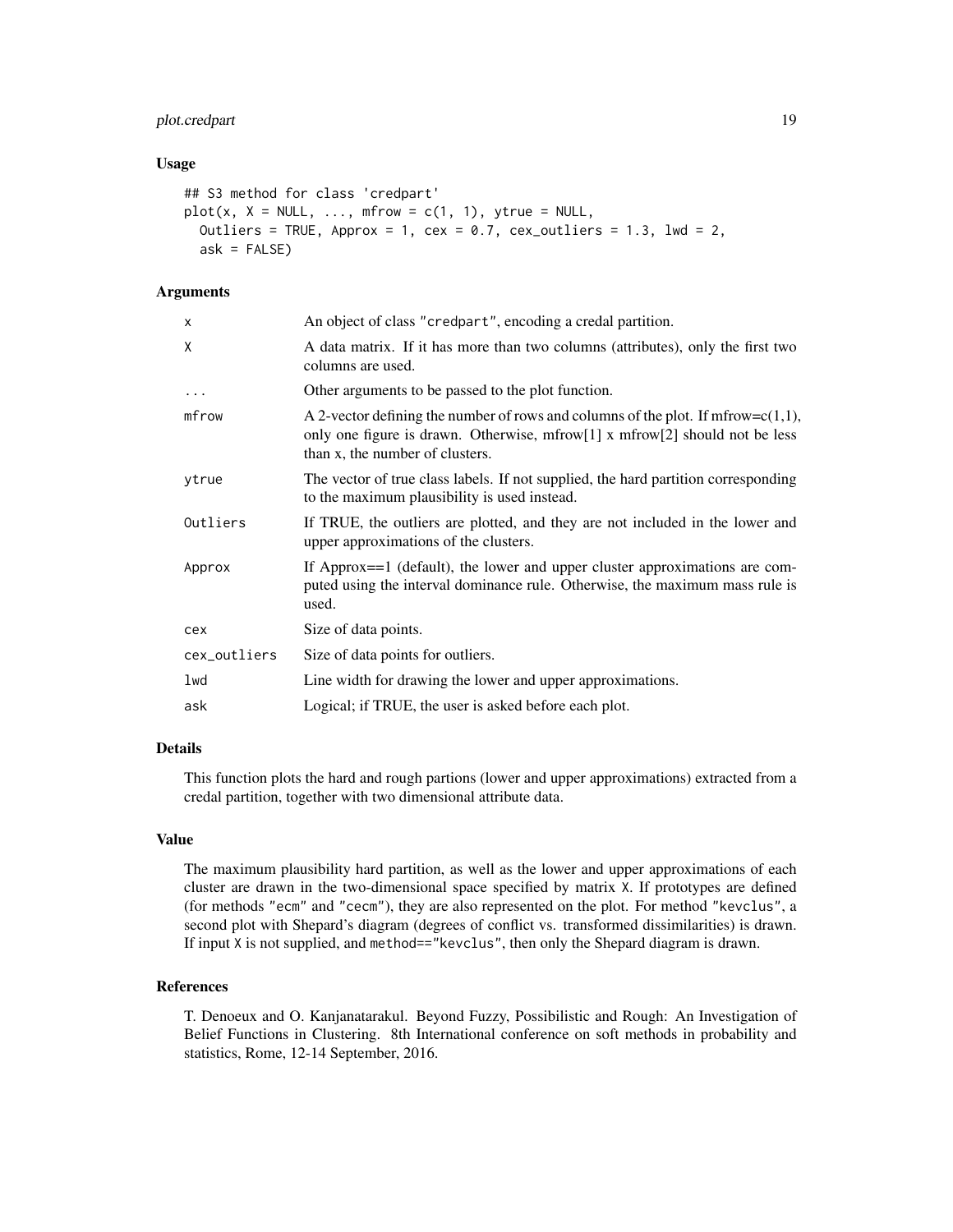<span id="page-19-0"></span>M.-H. Masson and T. Denoeux. ECM: An evidential version of the fuzzy c-means algorithm. Pattern Recognition, Vol. 41, Issue 4, pages 1384–1397, 2008.

T. Denoeux, S. Sriboonchitta and O. Kanjanatarakul. Evidential clustering of large dissimilarity data. Knowledge-Based Systems, vol. 106, pages 179-195, 2016.

Available from <https://www.hds.utc.fr/~tdenoeux>.

# See Also

[extractMass](#page-11-1), [summary.credpart](#page-22-1), [ecm](#page-7-1), [recm](#page-20-1), [cecm](#page-2-1), [kevclus](#page-14-1).

#### Examples

```
## Example with Four-class data
data("fourclass")
x<-fourclass[,1:2]
y<-fourclass[,3]
c=4## Running k-EVCLUS with singletons
clus<-kevclus(x=x,k=100,c=c,type='simple')
## Plot the results
plot(clus,X=x,mfrow=c(2,2),ytrue=y)
```
protein *Protein dataset*

#### Description

This real data set consists of a dissimilarity matrix derived from the structural comparison of 213 protein sequences. Each of these proteins is known to belong to one of four classes of globins: hemoglobin-alpha (HA), hemoglobin-beta (HB), myoglobin (M) and heterogeneous globins (G).

#### Usage

data(protein)

#### Format

A list with three elements:

D The 213x213 dissimilarity matrix.

class A 213-vector containing the class encoded a a factor with four levels: "G", "HA", "HB", "M".

y A 213-vector containing the class encoded by an integer between 1 and 4.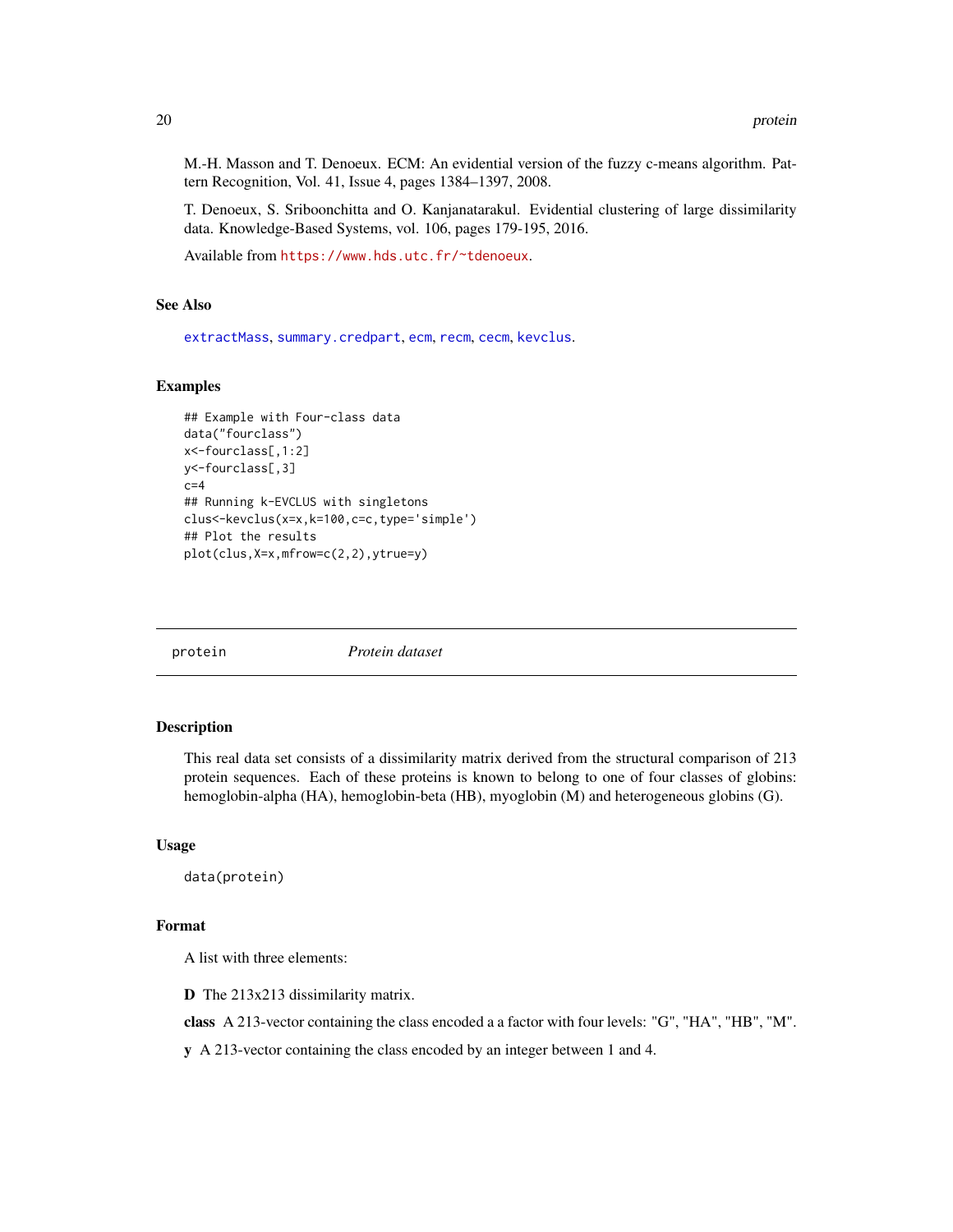#### <span id="page-20-0"></span>recm 21

### References

T. Hofmann,and J. Buhmann. Pairwise data clustering by deterministic annealing. IEEE Transactions on Pattern Analysis and Machine Intelligence, 19(1):1–14, 1997.

T. Graepel, R. Herbrich, P. Bollmann-Sdorra, and K. Obermayer. Classification on pairwise proximity data. in Advances in Neural Information Processing Systems 11, M. Kearns, S. Solla, and D. Kohn, eds., MIT Press, Cambridge, MA, 438–444, 1999.

T. Denoeux and M.-H. Masson. EVCLUS: Evidential Clustering of Proximity Data. IEEE Transactions on Systems, Man and Cybernetics B, Vol. 34, Issue 1, 95–109, 2004.

# Examples

```
data(protein)
z<- cmdscale(protein$D,k=2) # Multidimensional scaling
plot(z[,1],z[,2],xlab=expression(z[1]),ylab=expression(z[2]),pch=protein$y,col=protein$y)
```
<span id="page-20-1"></span>recm *Relational Evidential c-means algorithm*

#### Description

recm computes a credal partition from a dissimilarity matrix using the Relational Evidential c-means (RECM) algorithm.

#### Usage

```
recm(D, c, type = "full", pairs = NULL, Omega = TRUE, m0 = NULL,
 ntrials = 1, alpha = 1, beta = 1.5, delta2 = quantile(D[upper.tri(D) |lower.tri(D)], 0.95), epsi = 1e-04, maxit = 5000, disp = TRUE)
```
#### Arguments

| D       | Dissimilarity matrix of size $(n,n)$ , where n is the number of objects. Dissimilar-<br>ities must be squared Euclidean distances to ensure convergence.                           |
|---------|------------------------------------------------------------------------------------------------------------------------------------------------------------------------------------|
| C       | Number of clusters.                                                                                                                                                                |
| type    | Type of focal sets ("simple": empty set, singletons and Omega; "full": all $2c$<br>subsets of $\Omega$ ; "pairs": $\emptyset$ , singletons, $\Omega$ , and all or selected pairs). |
| pairs   | Set of pairs to be included in the focal sets; if NULL, all pairs are included.<br>Used only if type="pairs".                                                                      |
| Omega   | Logical. If TRUE (default), the whole frame is included (for types 'simple' and<br>'pairs').                                                                                       |
| m0      | Initial credal partition. Should be a matrix with n rows and a number of columns<br>equal to the number f of focal sets specified by 'type' and 'pairs'.                           |
| ntrials | Number of runs of the optimization algorithm (set to 1 if m0 is supplied).                                                                                                         |
| alpha   | Exponent of the cardinality in the cost function.                                                                                                                                  |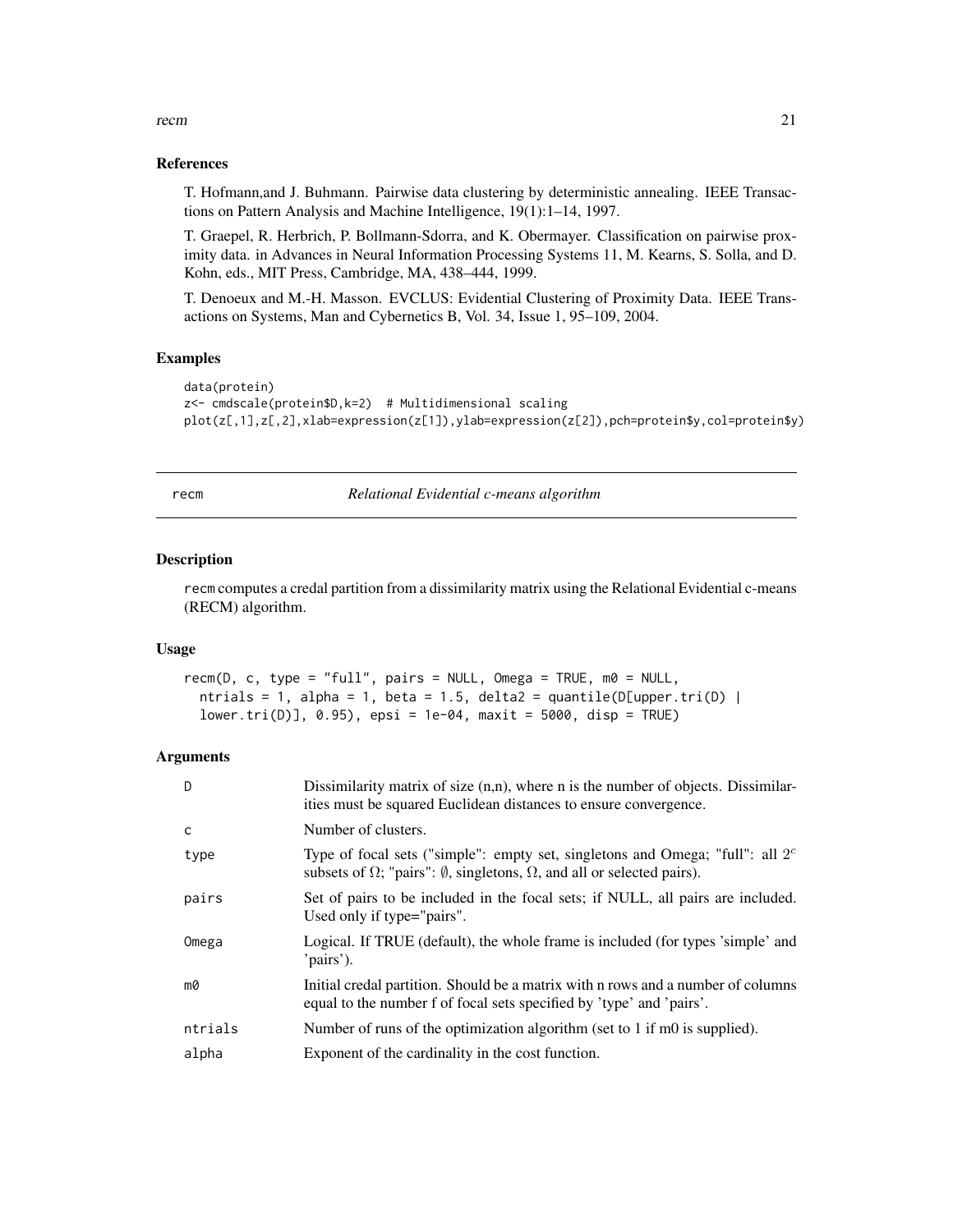<span id="page-21-0"></span>

| beta   | Exponent of masses in the cost function.               |
|--------|--------------------------------------------------------|
| delta2 | Squared distance to the empty set.                     |
| epsi   | Minimum amount of improvement.                         |
| maxit  | Maximum number of iterations.                          |
| disp   | If TRUE (default), intermediate results are displayed. |

#### Details

RECM is a relational version of the Evidential c-Means (ECM) algorithm. Convergence is guaranteed only if elements of matrix D are squared Euclidean distances. However, the algorithm is quite robust and generally provides sensible results even if the dissimilarities are not metric. By default, each mass function in the credal partition has  $2<sup>c</sup>$  focal sets, where c is the supplied number of clusters. We can also limit the number of focal sets to subsets of clusters with cardinalities 0, 1 and c (recommended if c>=10), or to all or some selected pairs of clusters. If an initial credal partition m0 is provided, the number of trials is automatically set to 1.

# Value

The credal partition (an object of class "credpart").

#### Author(s)

Thierry Denoeux (from a MATLAB code written by Marie-Helene Masson).

# References

M.-H. Masson and T. Denoeux. RECM: Relational Evidential c-means algorithm. Pattern Recognition Letters, Vol. 30, pages 1015–1026, 2009. Available from [https://www.hds.utc.fr/](https://www.hds.utc.fr/~tdenoeux) [~tdenoeux](https://www.hds.utc.fr/~tdenoeux).

#### See Also

[makeF](#page-17-1), [extractMass](#page-11-1), [ecm](#page-7-1)

```
## Clustering of the Butterfly dataset
n <- nrow(butterfly)
D<-as.matrix(dist(butterfly))^2
clus<-recm(D,c=2,delta2=50)
m<-clus$mass
plot(1:n,m[,1],type="l",ylim=c(0,1),xlab="objects",ylab="masses")
lines(1:n,m[,2],lty=2)
lines(1:n,m[,3],lty=3)
lines(1:n,m[,4],lty=4)
 ## Clustering the protein data
 data(protein)
```

```
clus <- recm(D=protein$D,c=4,type='full',alpha=0.2,beta=1.1,delta2=20)
```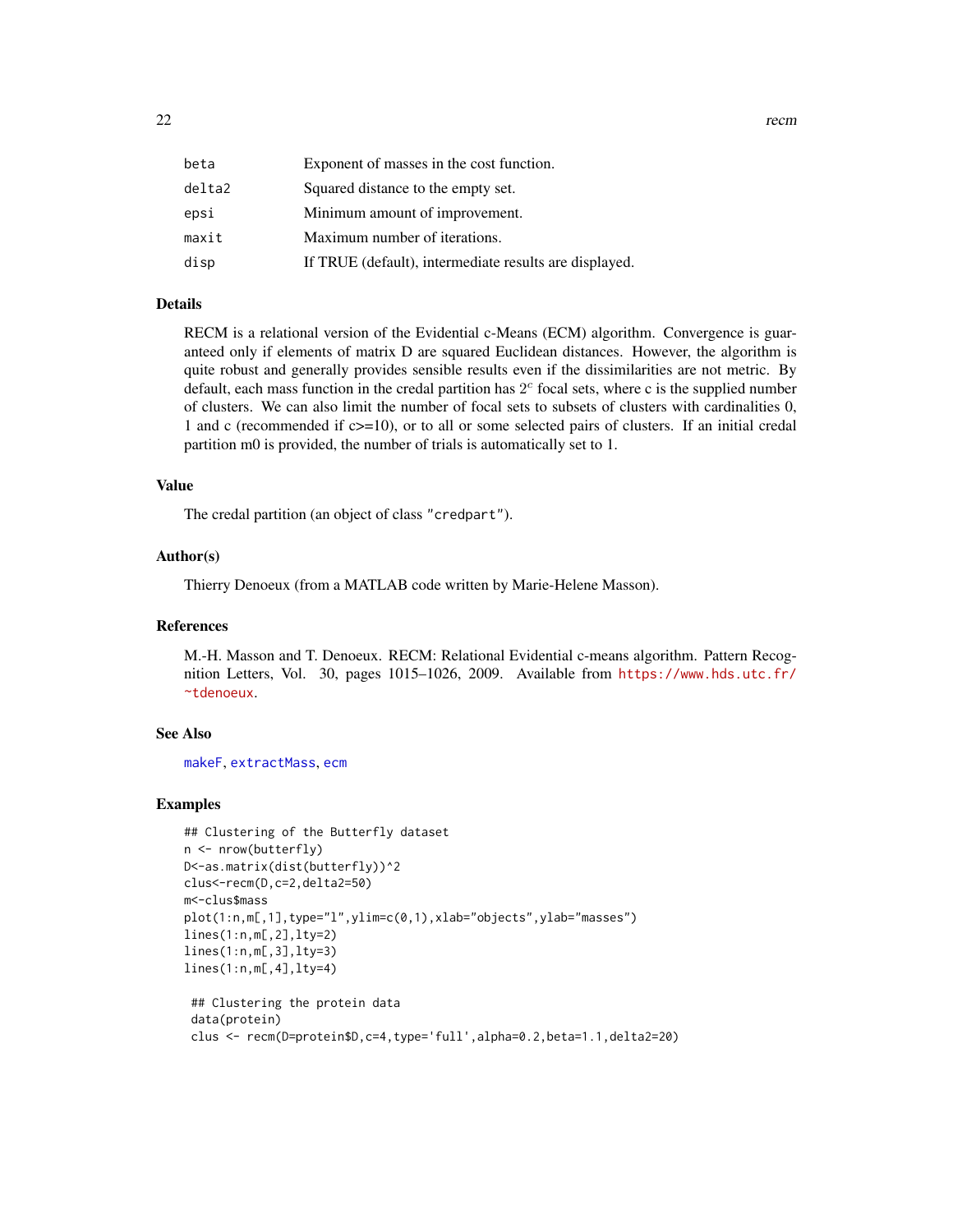```
z<- cmdscale(protein$D,k=2)
plot(clus,X=z,mfrow=c(2,2),ytrue=protein$y,Outliers=FALSE,Approx=1)
```
s2 *S2 dataset*

#### Description

This dataset contains 5000 two-dimensional vectors grouped in 15 Gaussian clusters.

#### Usage

data(s2)

#### Format

A matrix with 5000 rows and two columns.

#### References

P. Franti and O. Virmajoki. Iterative shrinking method for clustering problems. Pattern Recognition, 39(5):761–775, 2006.

T. Denoeux, O. Kanjanatarakul and S. Sriboonchitta. EK-NNclus: a clustering procedure based on the evidential K-nearest neighbor rule. Knowledge-Based Systems, Vol. 88, pages 57–69, 2015.

T. Denoeux, S. Sriboonchitta and O. Kanjanatarakul. Evidential clustering of large dissimilarity data. Knowledge-Based Systems (accepted for publication), DOI: 10.1016/j.knosys.2016.05.043, 2016.

#### Examples

```
data(s2)
plot(s2[,1],s2[,2],xlab=expression(x[1]),ylab=expression(x[2]))
```
<span id="page-22-1"></span>summary.credpart *Summary of a credal partition*

# Description

summary.credpart is the summary method for "credpart" objects.

## Usage

```
## S3 method for class 'credpart'
summary(object, ...)
```
<span id="page-22-0"></span>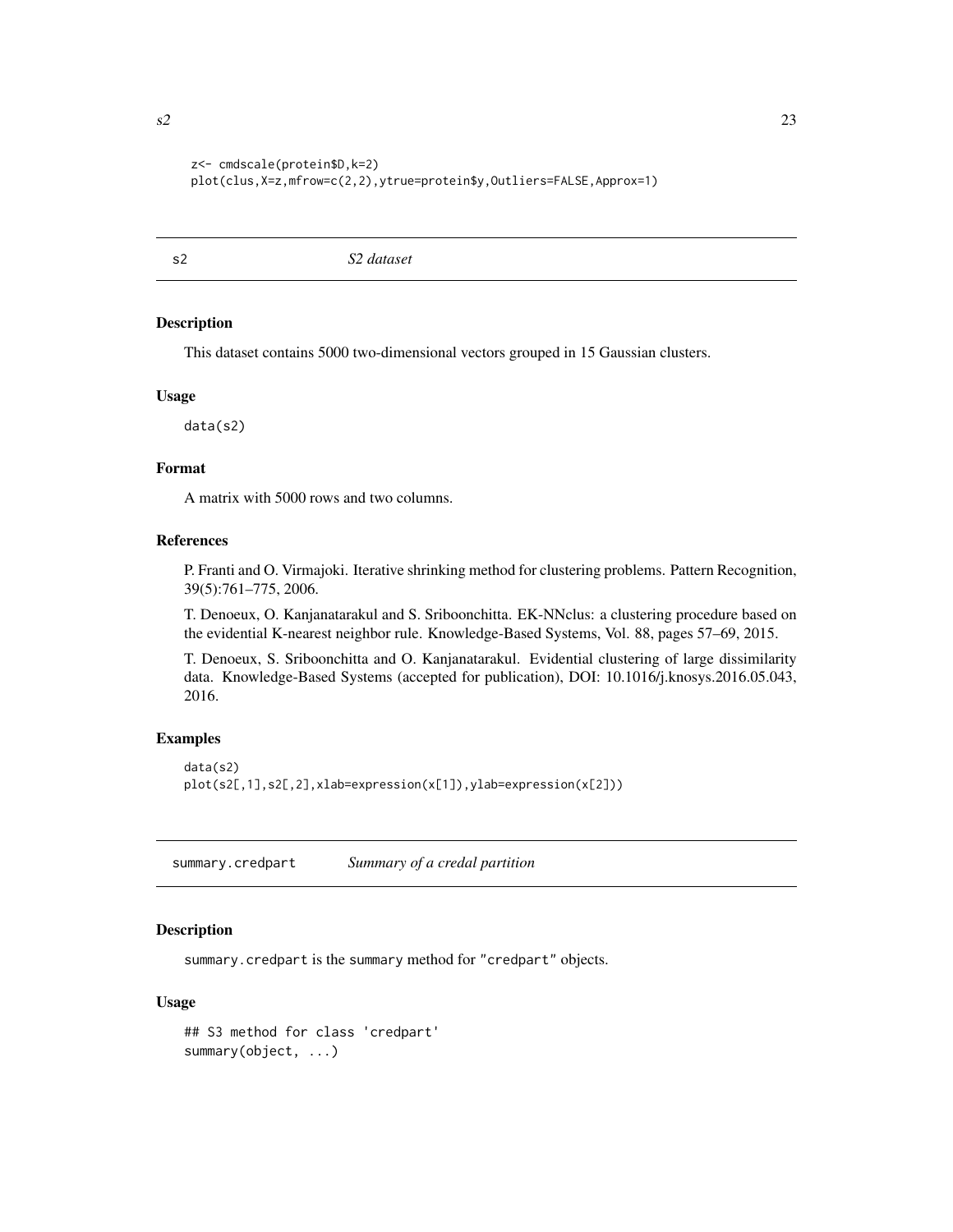#### <span id="page-23-0"></span>**Arguments**

| object   | An object of class "credpart", encoding a credal partition. |
|----------|-------------------------------------------------------------|
| $\cdots$ | Additional arguments (not used).                            |

# Details

This function extracts basic information from "credpart" objects, such as created by [ecm](#page-7-1), [recm](#page-20-1), [cecm](#page-2-1), [EkNNclus](#page-8-1)or [kevclus](#page-14-1).

# Value

Prints basic information on the credal partition.

#### References

T. Denoeux and O. Kanjanatarakul. Beyond Fuzzy, Possibilistic and Rough: An Investigation of Belief Functions in Clustering. 8th International conference on soft methods in probability and statistics, Rome, 12-14 September, 2016.

M.-H. Masson and T. Denoeux. ECM: An evidential version of the fuzzy c-means algorithm. Pattern Recognition, Vol. 41, Issue 4, pages 1384–1397, 2008.

T. Denoeux, S. Sriboonchitta and O. Kanjanatarakul. Evidential clustering of large dissimilarity data. Knowledge-Based Systems (accepted), DOI: 10.1016/j.knosys.2016.05.043, 2016.

Available from <https://www.hds.utc.fr/~tdenoeux>.

#### See Also

[extractMass](#page-11-1), [plot.credpart](#page-17-2), [ecm](#page-7-1), [recm](#page-20-1), [cecm](#page-2-1), [EkNNclus](#page-8-1), [kevclus](#page-14-1).

```
## Example with Four-class data
data("fourclass")
x<-fourclass[,1:2]
y<-fourclass[,3]
c=4## Running k-EVCLUS with singletons
clus<-kevclus(x=x,k=100,c=c,type='simple')
summary(clus)
```